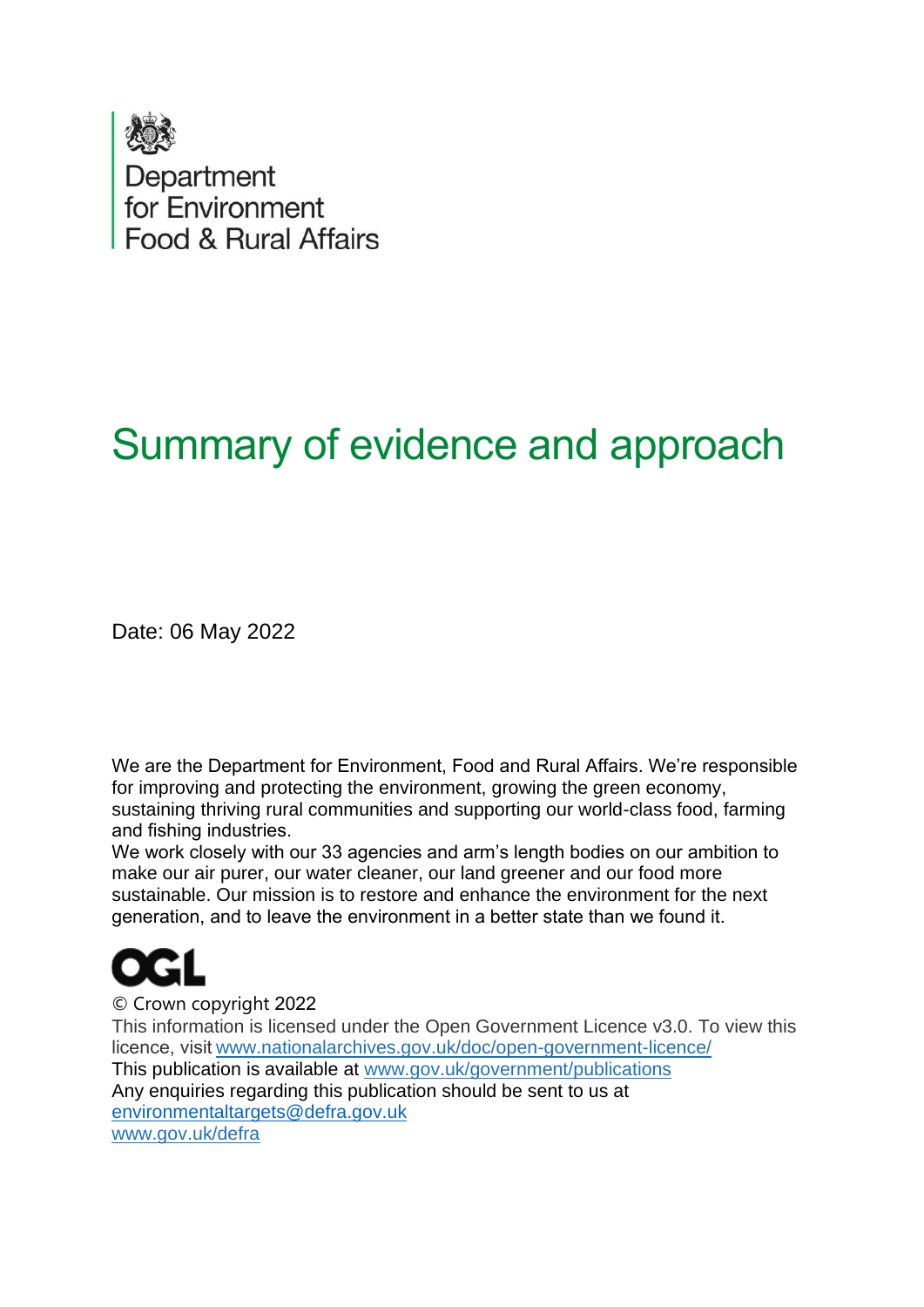# **Contents**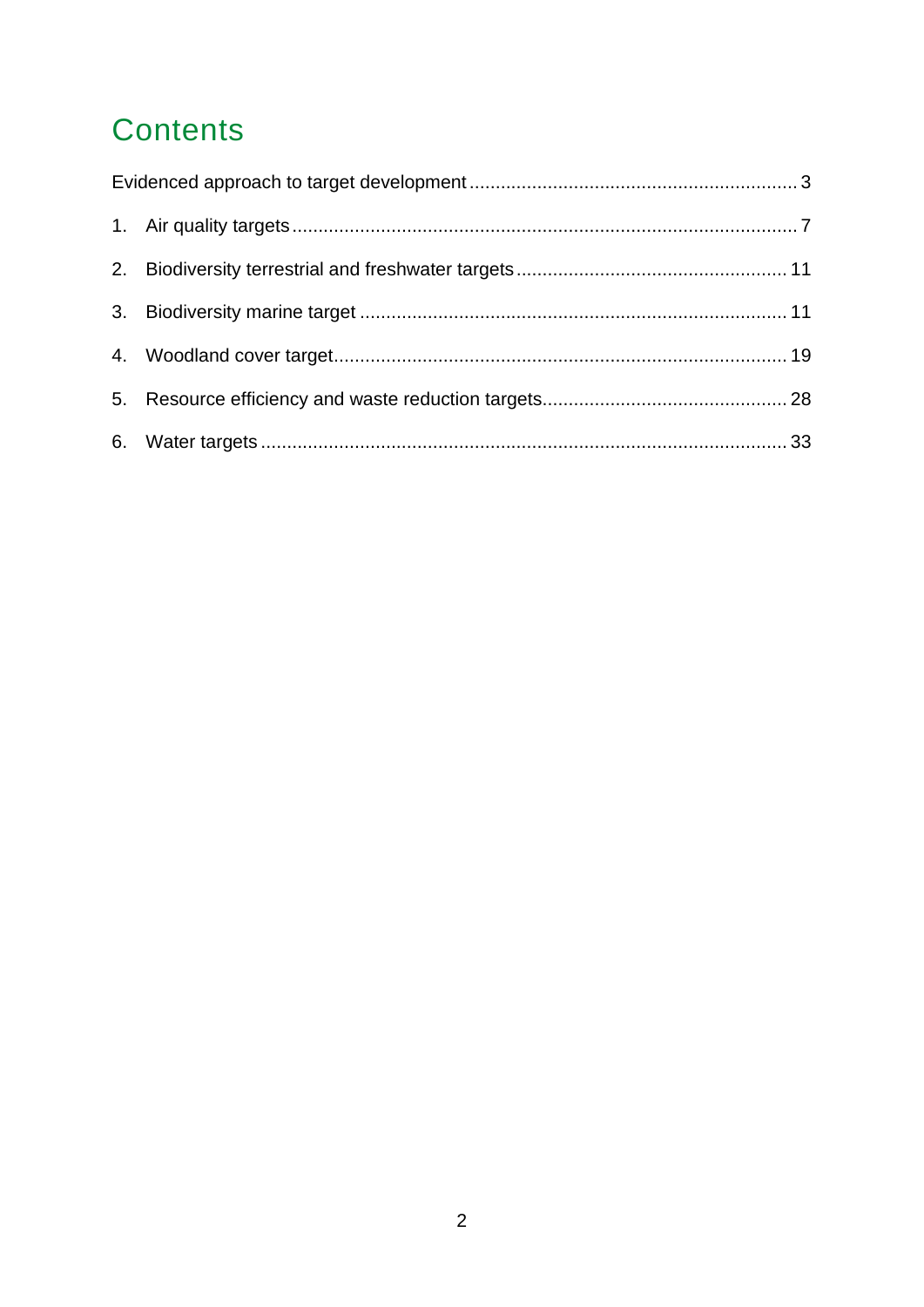# <span id="page-2-0"></span>**Evidenced approach to target development**

# **Background**

The Environment Act 2021 (referred to as the Act hereafter) target provisions bring about an important opportunity to deliver the vision set out in the 25 Year Environment Plan and leave the environment in a better state than we found it.

The Act requires government to set at least one target in four priority areas: air quality, biodiversity, water, and resource efficiency and waste reduction, as well as a target for fine particulate matter (PM2.5) and species abundance. These targets need to be laid as draft Statutory Instruments by 31 October 2022 and will come into force once approved by Parliament. There are several requirements within the Act that must be considered before targets are set (see box one below)<sup>1</sup>. Importantly, targets must be **objectively measurable, achievable, and collectively deliver significant environmental improvement**.   

We identified key parameters that have helped inform our approach to developing targets.  **These are not weighted or order their importance in decisionmaking**however some relate to the Act requirements.  

Targets should be sufficiently **ambitious** taking account of;  

- 1. **Delivery of environmental outcomes**
- 2. Ability to achieved **required results**

It is an Act requirement that targets should be **achievable**, we interpret this to include;

- 4. **Feasibility** (external pressures)
- 5. **Viability** (internal pressures)

We have included key areas of best practice within our parameters, and want targets to;  

- 5. Deliver **Value for Money**
- 6. Be **resilient and 'future proof'**
- 7. Take account of **systems interactions**

<sup>&</sup>lt;sup>1</sup> This is also included in the Annex to the Target Consultation,

https://www.gov.uk/government/consultations/environment-act-2021-environmental-targets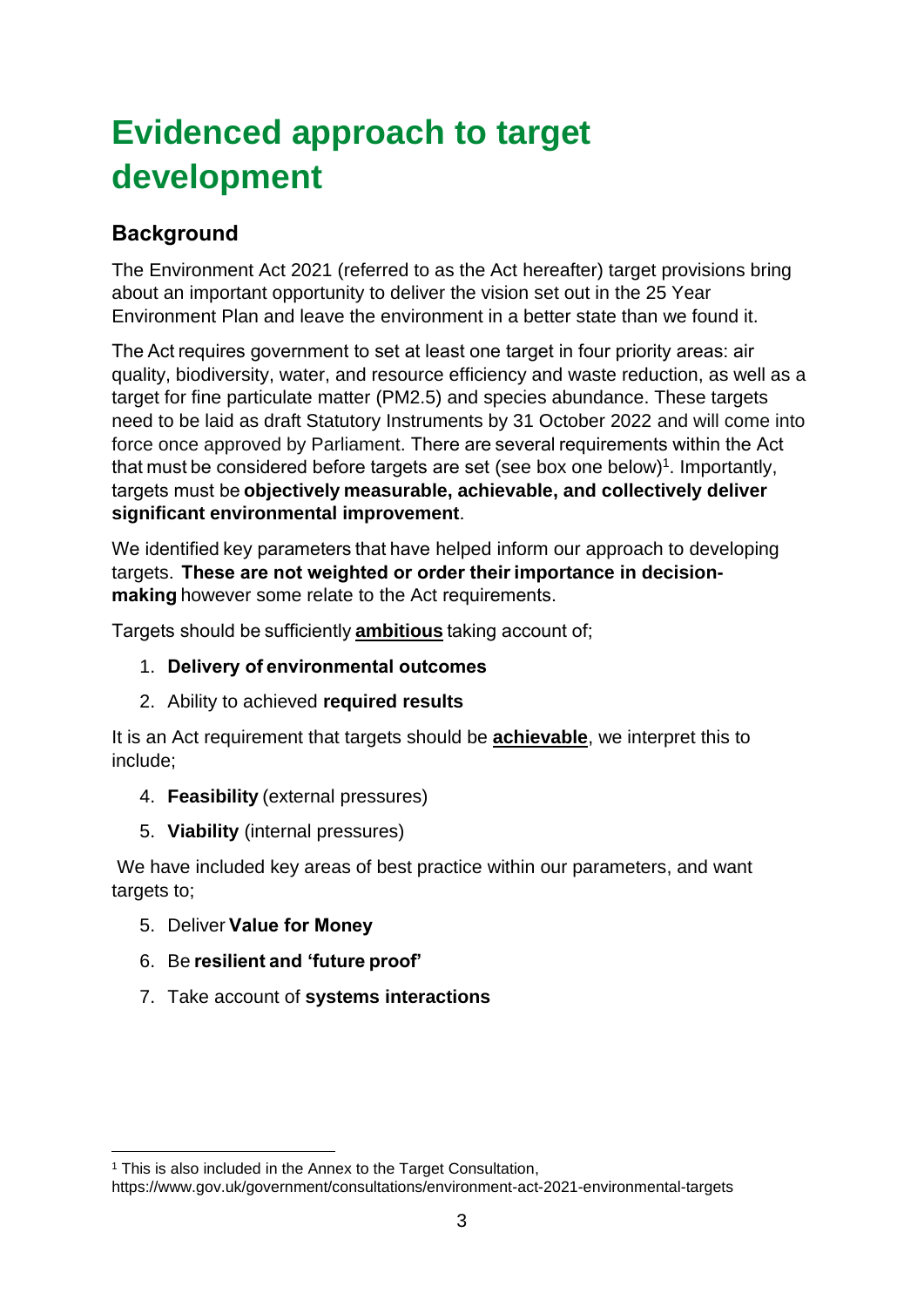All targets, both long-term and interim, must meet certain requirements that are set out in the Environment Act 2021. These requirements alongside best practice principles are reflected in the box below

#### **BOX 1.** New legal requirements for targets:

- long-term targets can be set in respect of matters that relate to the natural environment or people's enjoyment of it;
- at least one long-term target must be set in each of the four priority areas (air quality, biodiversity, water, and resource efficiency and waste reduction).
- a target for fine particulate matter (PM<sub>2.5</sub>) and for species abundance must also be set;
- more than one target could be set within a given priority area;
- a long-term target must be at least 15 years or longer;
- targets must have a clearly defined level or quality standard to be achieved, which can be objectively measured. The method for objective measurement should be clear and repeatable, to allow results to be reproducible within reason;
- a specific date must be identified for achieving each target. This ensures targets are timebound and there is a clear deadline to focus policy action;
- when developing targets we must make sure that they are achievable.
- independent expert advice needs to be sought by government when developing long-term targets. A range of experts will play a role in informing the development of targets including academics, scientists or expert practitioners; and
- targets should be developed in a way that is consistent with the requirements of the policy statement on environmental principles, established under the Environment Act.

#### Best practice principles in developing proposed targets:

- Help meet the key goals and outcomes in the 25 Year Environment Plan.
- Where possible, based on environmental outcomes or intended benefits to the environment.
- Use a system-based approach to the natural environment to collectively understand interdependencies and with the wider environment.
- Consider how proposed targets will inform the Significant Improvement Test.
- Consider relevant international best practice and commitments and their relevance to our domestic environmental agenda.
- Consider whether they offer value for money to society and offer the best balance of costs, benefits, risks, taking into account factors which cannot easily be costed.
- Make sure they are resilient and 'future proofed' as far as possible.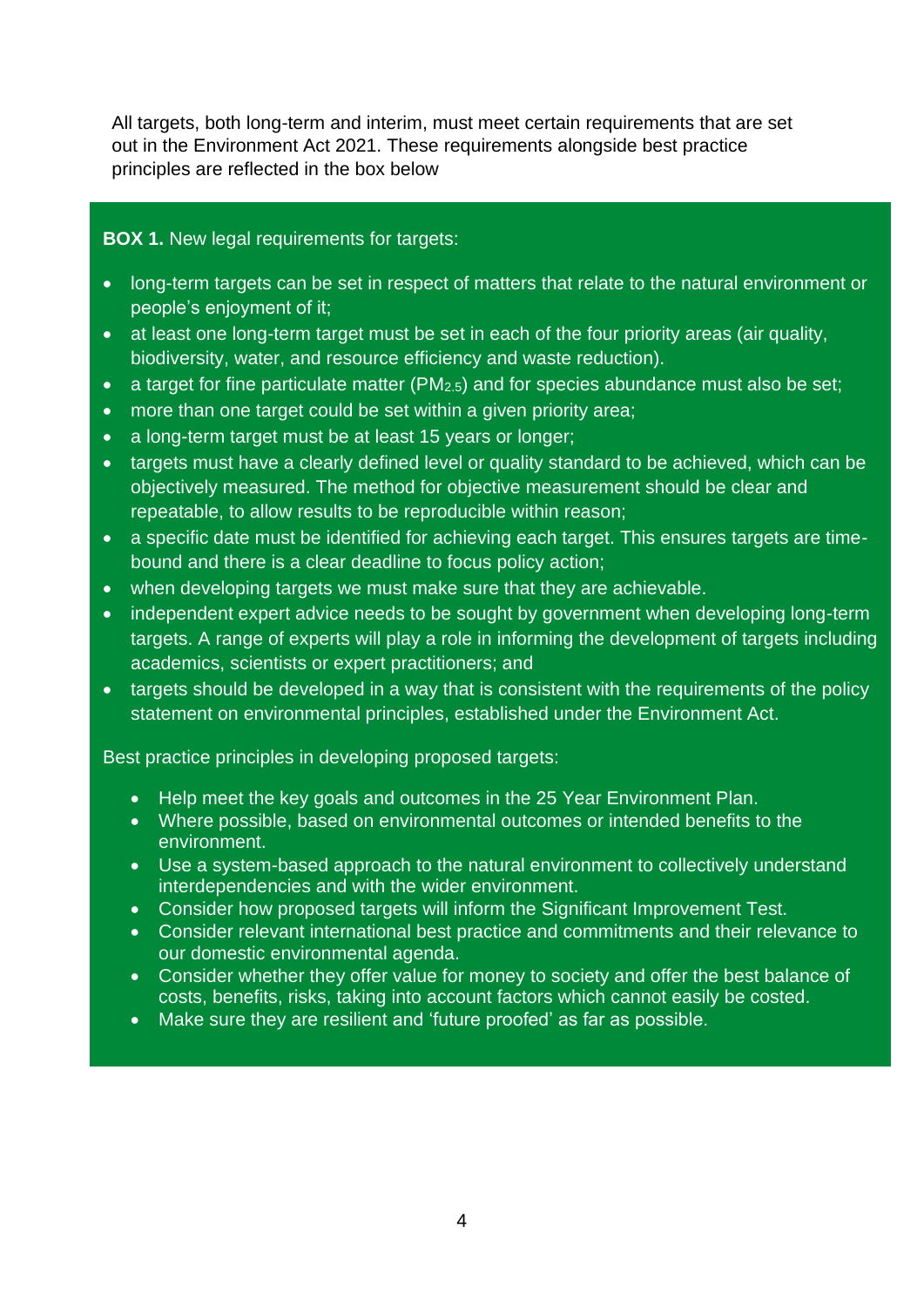# **Working in a complex system**

Environmental targets under consideration and wider Defra priorities represent a broad category of topics that may work together or against each other depending on approaches taken. To aid development of a suite of complementary targets, we used joined-up processes to propose targets that function in the same system and that do not conflict or compete against each other as a whole.  

# **Approach**

To achieve this goal, a systems approach was taken to identify and analyse interactions between targets. Policy makers were able to use this information to tailor target proposals to acknowledge trade-offs, reduce negative outcomes, and maximise benefits.  

Defra's Chief Scientific Adviser's Office and policy teams developed a matrix to assess the strength and type of interactions between proposed targets. The interactions were either identified as positive (co-benefits or synergies) or negative (trade-offs). Where trade-offs were found, options to soften the trade-off or provide compromise were suggested. The resulting matrix of interactions was used by policy teams to adjust targets, where possible, to help develop more robust proposals. 

A systems analysis approach helps develop a realistic baseline that considers the outcomes of other targets within a trajectory. Applying this approach will be crucial when developing logic models and delivery plans for targets and interim targets. 

Crucially, the systems analysis has supported development of a more accurate costbenefit-analysis. Double counting of costs (inputs) has been understood and the realisation of co-benefits (outputs) appreciated. Not only does this allow a more robust analytical process, but it can also identify where duplication of efforts might introduce inefficiencies. 

# **Results**

The possible interactions were rated as strong/ weak and negative/ positive. Some interactions were deemed neutral where the outcome is dependent on decisions taken within the delivery plans.  Out of all the strong interactions-  

- **Over 68% of target interactions were positive** and would deliver cobenefits if implemented as a suite. As a result, achievability and efficiency of each target would increase when implemented together.
- **Approximately 12% of interactions were neutral** and could be developed to deliver further co-benefits through decision-making processes.
- **Less than 20% of targets required the consideration of trade-offs** and allowed teams to make informed decisions to avoid negative outcomes.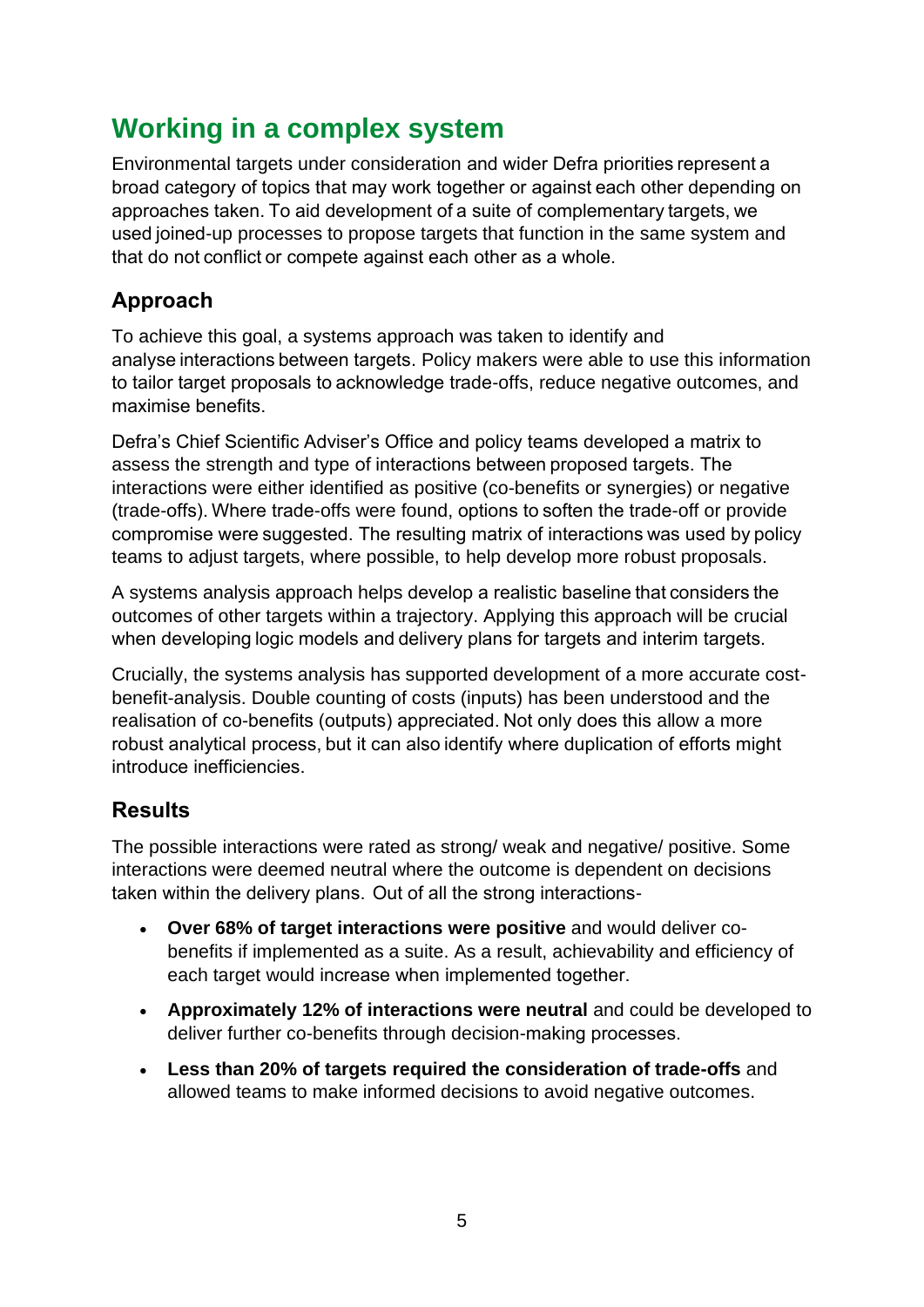# **Resilient targets**

As we are proposing long-term ambitious targets, it is crucial they stand the test of time. Defra Chief Scientific Adviser Office Futures Team provide on-going support to help understand potential future threats. This informs our risk assessment to be taken into account for delivery of targets.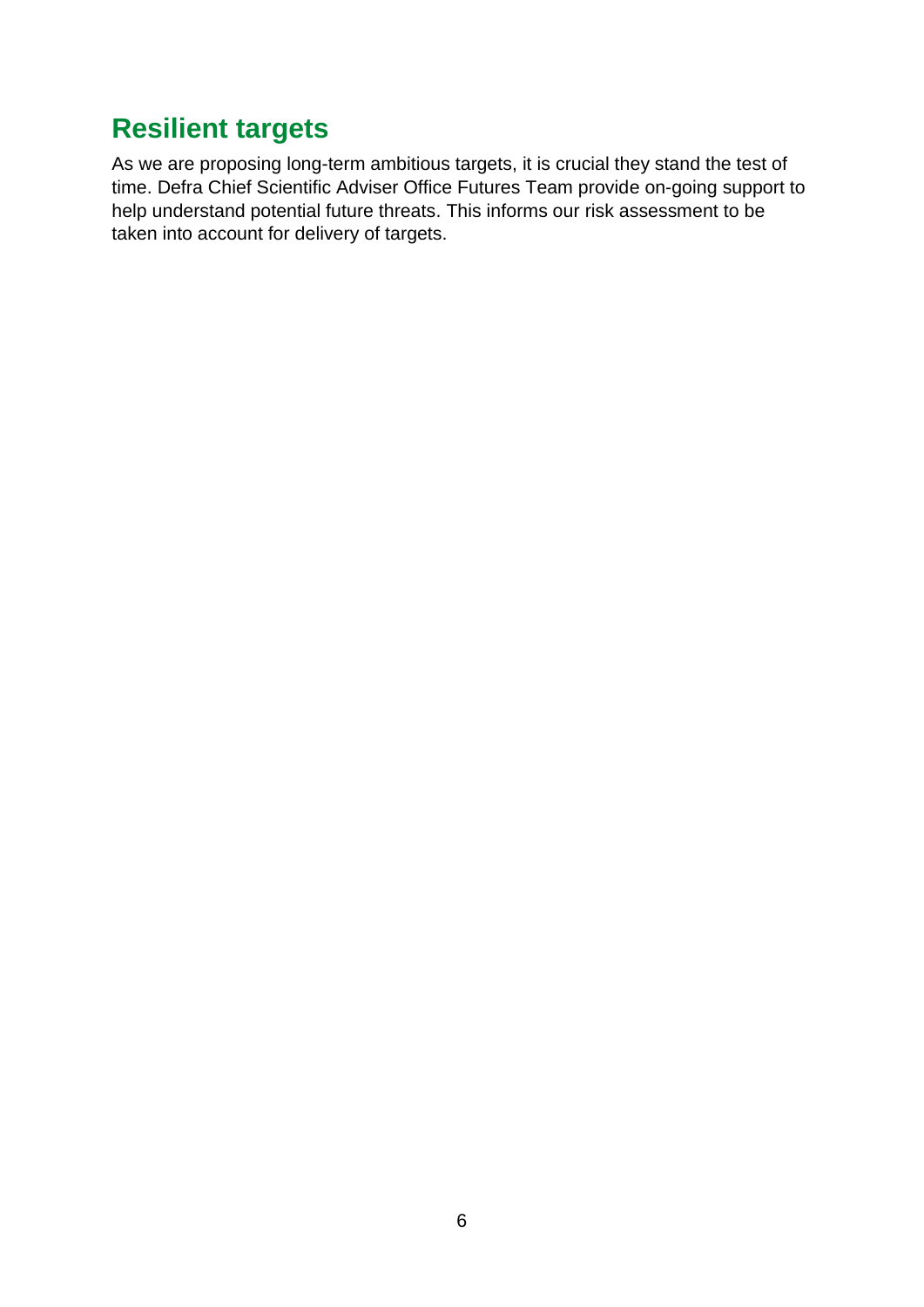# <span id="page-6-0"></span>**1. Air quality targets**

# **Summary of evidence**

# **Target metrics and measurability, including information on target indicators and limitations**

The air quality targets are focused on reducing concentrations of fine particulate matter (PM<sub>2.5</sub>) as this is the air pollutant which causes the most harm to human health. The targets will be based on measurements of PM2.5 mass as it remains the best indicator of health damage and it can be robustly and routinely measured.

The targets will focus on long-term exposure to PM2.5 as it is the accumulative effect over many years which causes the most damage for the majority of people. There will be an annual mean concentration target which sets a maximum concentration level that cannot be exceeded (by the target date) and a population exposure reduction target which sets a reduction in average exposure. The targets will work in tandem to drive action across the country.

Assessment of both targets will be based on fixed monitoring undertaken through Defra's Automatic Urban and Rural Network. Modelling will be used to provide supporting information and indicators of progress.

# **Target ambition**

Government proposes that the annual mean concentration target is set at a level of 10  $\mu$ g m<sup>-3</sup> and the population exposure reduction target is 35% compared to a 2018 baseline, both to be met by 2040. Interim targets will be used to ensure sustained, timely progress is made towards both targets from now until the target date.

A wide range of evidence and expert advice has informed the proposed target levels and dates. A key part of this was the modelling of different future scenarios to estimate the possible concentration reductions achievable under different levels of emissions reduction.

The evidence demonstrates that these targets are challenging but achievable requiring widespread action by government, business, and individuals.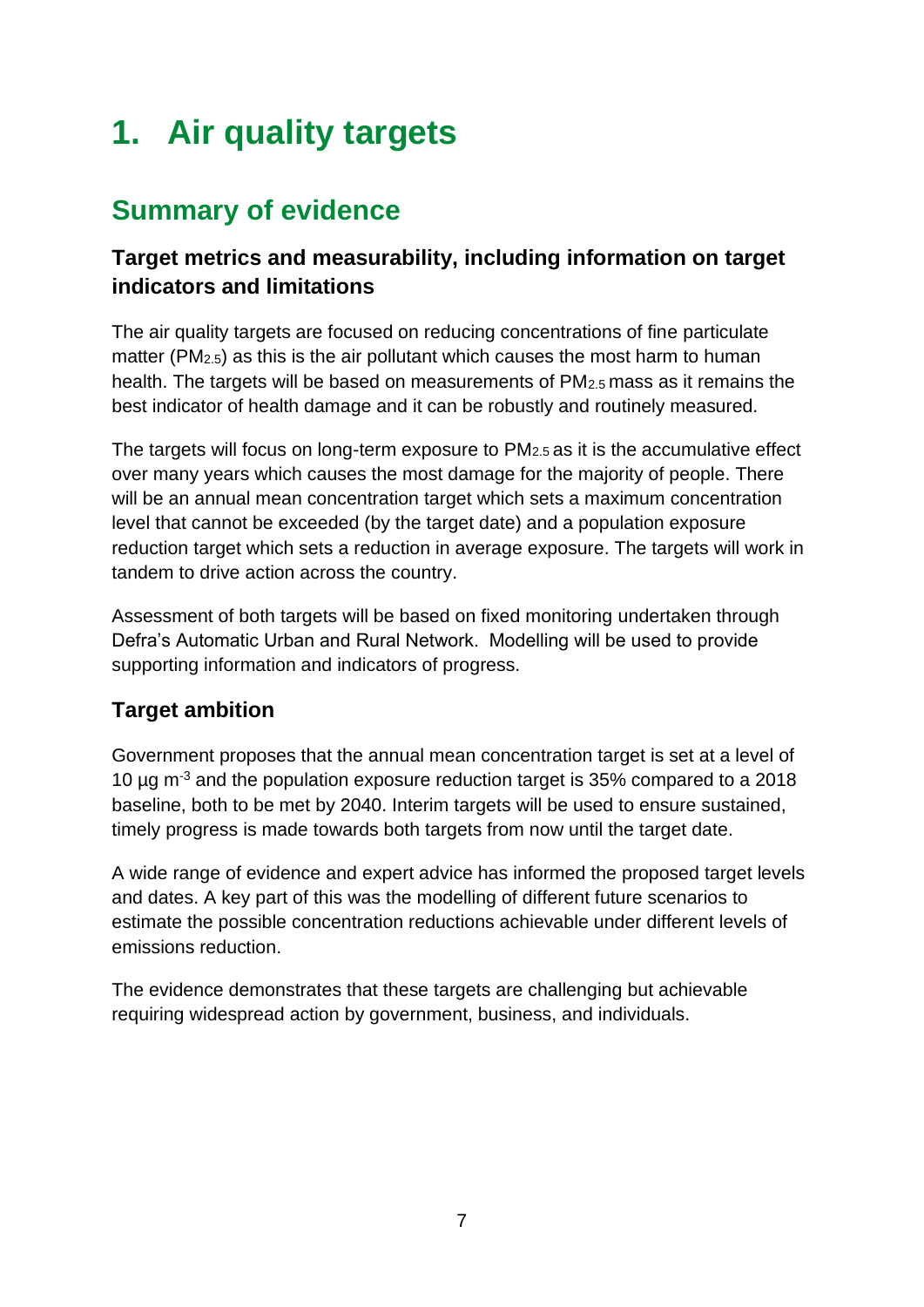# **Summary of desirability, feasibility, and viability**

All reductions in PM2.5 exposure are beneficial to health, but greater reductions demand more action and will entail greater cost and/or scale of change for businesses and individuals.

These targets reflect the current evidence and the uncertainty in the analysis, balancing the desirability of achieving lower levels sooner - and associated health benefits - against the impacts on society and the costs and impacts of measures required to achieve them. Many interventions require significant financial investment by individuals, small businesses, industry and government; as well as time to implement.

## **Expert input/ advice**

The Air Quality Expert Group (AQEG) and the Committee on the Medical Effects of Air Pollutants (COMEAP) have been engaged throughout the evidence development and target setting process. Experts have provided specific advice and recommendations to help shape and inform the development of targets as well as providing oversight as the evidence was developed. Formal advice and recommendations have been published on our website<sup>2</sup>.

# **Policy scenarios and options**

Whilst a range of emissions reduction scenarios have been assessed to determine target achievability, detailed policy pathways to delivery have not yet been developed. Action will be required across all sectors of society including transport, manufacturing, construction, agriculture and energy, and to be taken by government, industry and individuals. The same measures will contribute to both targets, but urban measures will have greatest impact on delivery of the concentration targets.

Two areas where further action may be needed are domestic burning and road transport. For instance, changing to cleaner stoves and cleaner and more efficient fuels in domestic burning. The use of electric vehicles will eliminate tailpipe emissions but there is some debate about the magnitude of emissions from nonexhaust sources (brakes, tyres and road wear – as well as resuspension of road dusts from vehicle movements) compared to traditionally powered vehicles. Further assessment is needed to determine the impacts of increased electric vehicle use (e.g., from regenerative braking) and research into innovative abatement technologies is already underway and will need to continue to inform our approach.

<sup>2</sup> https://uk-air.defra.gov.uk/library/air-quality-targets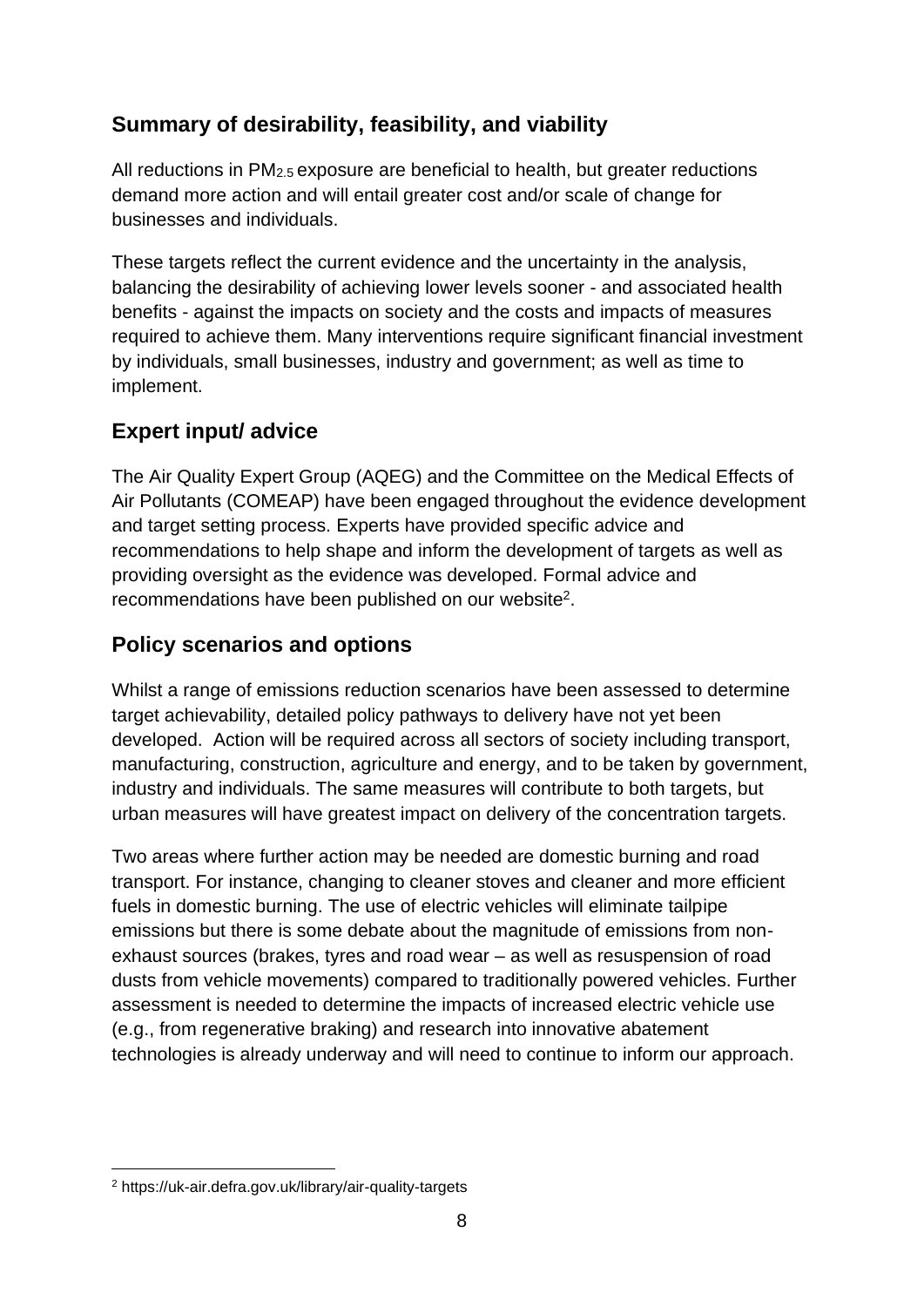As policy pathways for achievement of the targets are developed, there will be further opportunities for consultation on specific measures that are tailored to local areas and their sources.

## **How they offer value for money**

Exposure to PM2.5 is the most significant air pollutant in terms of impacts on health and reductions in exposure to PM2.5 deliver significant health benefits. The dual target approach reduces the impacts on the most vulnerable – where elevated levels can be most harmful – whilst also reducing long term exposure for everyone, reducing the significant burden on health across the country.

Although scenario measures have not been optimised for cost-effectiveness, all packages are cost beneficial and have significant co-benefits, particularly with net zero policy. Future work will develop cost-effective pathways for meeting the targets.

## **Where the systems interactions exist**

The most significant area of interaction with air quality policy is net zero where there are both significant benefits and potential pressures/challenges. Key positives for air quality targets will come from progress towards decarbonisation of industry, energy, and transport – reducing the reliance on fossil fuel-based combustion. However, a key challenge will come from a need to ensure energy from biomass, a potentially important tool in reaching net zero, does not reduce or indeed reverse any such potential air quality benefits. Importantly, although helpful in reducing exhaust emissions, electric vehicles do not eliminate road transport PM2.5 emissions, as brake, tyre and road wear are an important source.

Reductions in precursor emissions of ammonia that are required to meet the PM2.5 targets will ensure reductions in nitrogen deposition, which is important for supporting progress to halting biodiversity decline.

# **How they are resilient to change and will last the test of time and potential future opportunities and risks**

Key challenges may come from a range of areas such as better evidence about key sources of PM2.5 or new and emerging sources increasing emissions in future years.

Evidence will continue to accumulate about the toxicity mechanisms and health impacts of PM2.5 and its component parts. In the future this may allow for supplementary targets to be developed for specific types of particulates. Experts advise that PM2.5 mass will likely continue to be the most important metric for health over the lifetime of these targets.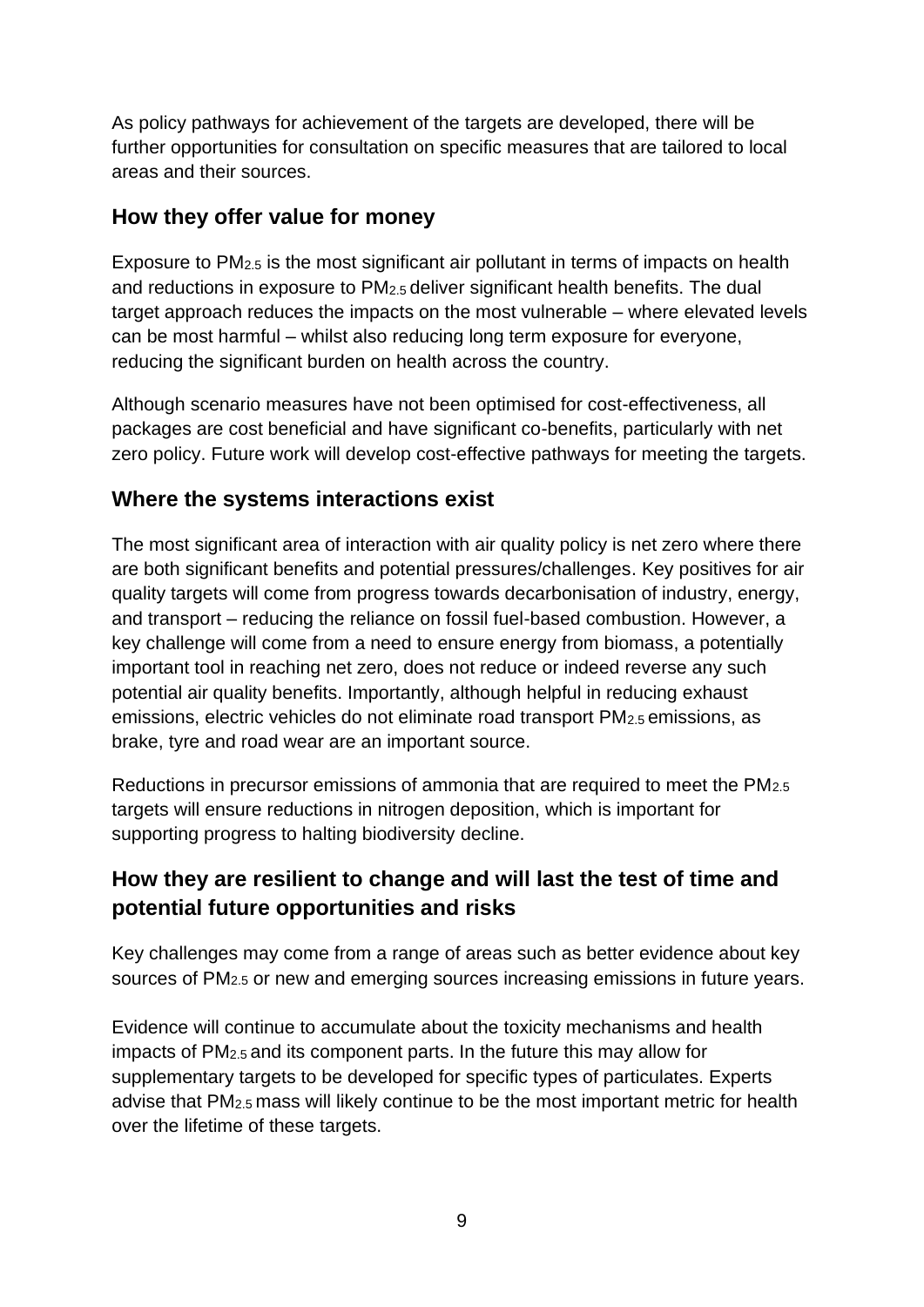## **Alternative targets discussed but not progressed and rationale**

These targets focus on reducing long term exposure to PM2.5, which will have a beneficial impact on public health. Whilst it is highly likely that constituent components of the overall mass of  $PM<sub>2.5</sub>$  in an air space will have differential toxicity, expert advice was very clear that targets should focus on the total mass of PM2.5.

As evidence is still developing it is not appropriate to attempt to take forward bespoke targets for component parts of PM2.5 or for specific sources of PM2.5. We are looking at opportunities to improve both our modelling and our monitoring network to understand how it is possible to monitor different components of PM2.5 to improve the evidence in this area.

#### **Figure 1: Overview of air quality target development evidence process**

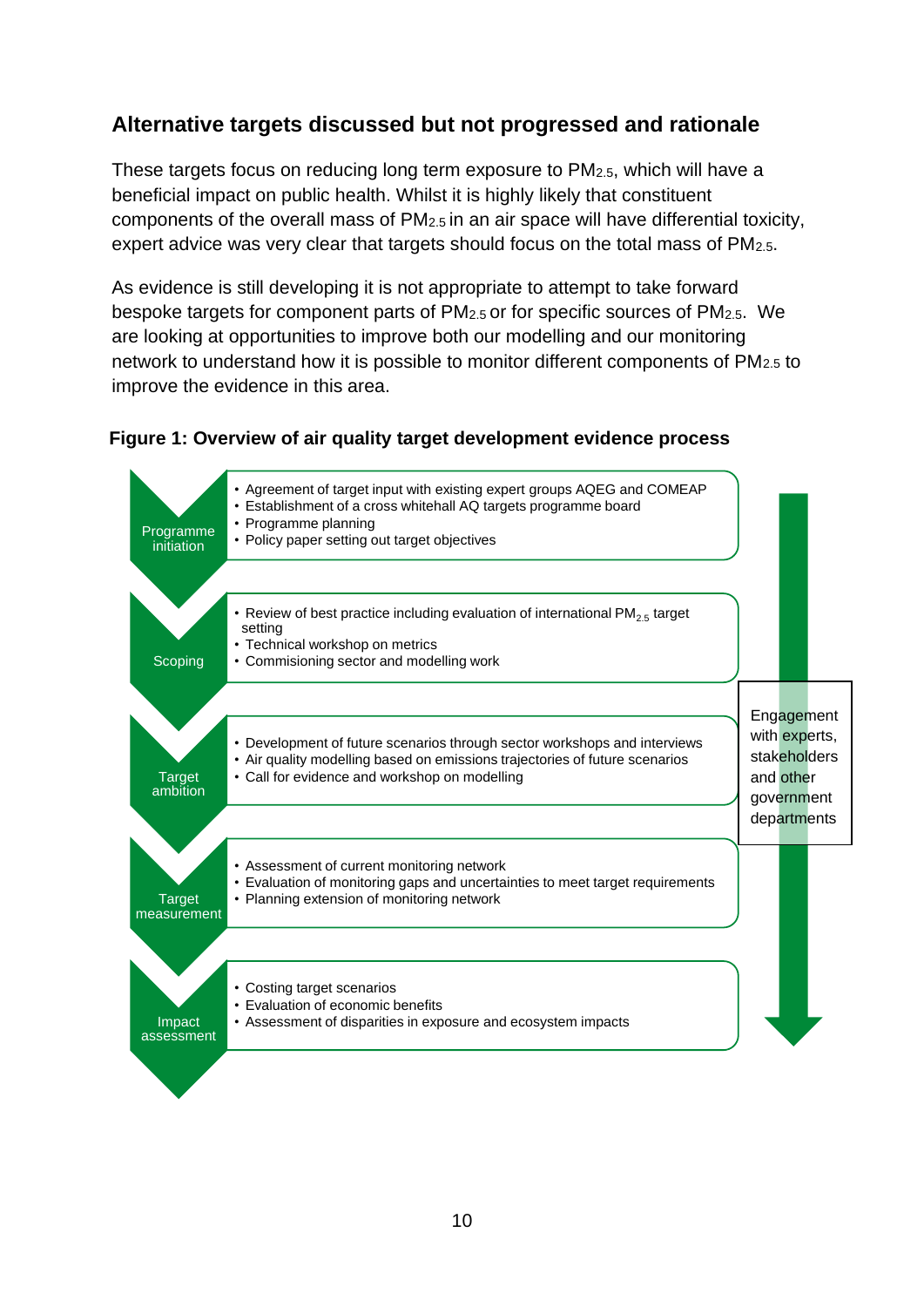# <span id="page-10-0"></span>**2. Biodiversity terrestrial and freshwater targets**

# <span id="page-10-1"></span>**Summary of Evidence**

# Species abundance targets (2030 and 2042)

### **Target metrics and measurability**

Species abundance is an established metric, this indicator will track changes in relative abundance of widespread species characteristic of different broad habitats in England. The indicator covers 1,071 species for which we have sufficiently robust data, including birds, bats, butterflies, moths, freshwater invertebrates and plants, providing a wide range of ecosystem services including pollination. The indicator is based on best available data however, there are gaps in coverage at present, such as other fresh-water species, fungi and bees. Biases in the indicator have been thoroughly reviewed, described and options for minimising the impact considered, such as weighting the index.

## **Target ambition**

- To halt the decline in species abundance by 2030 (Environment Act commitment).
- To reverse the ongoing decline in species abundance, increasing by 10% on the 2030 baseline, by 2042

# **Summary of desirability, feasibility, and viability**

Feasibility of targets were initially determined with a questionnaire and at a workshop in March 2021<sup>3</sup>. Feasibility was then further refined through modelling and analysis using existing data. Assessment of viability was supported by cost benefit analysis of the proposed target (see the biodiversity targets Environment Act Impact Assessment (IA)). The workshop was held before the inclusion of the target to halt decline by 2030 in the Environment Act, and before the 2042 timeline had been set, hence references to a 2037 timeline.

<sup>&</sup>lt;sup>3</sup> Note, this was before the 2030 statutory target was agreed and so participants were working to a 2037 cut-off date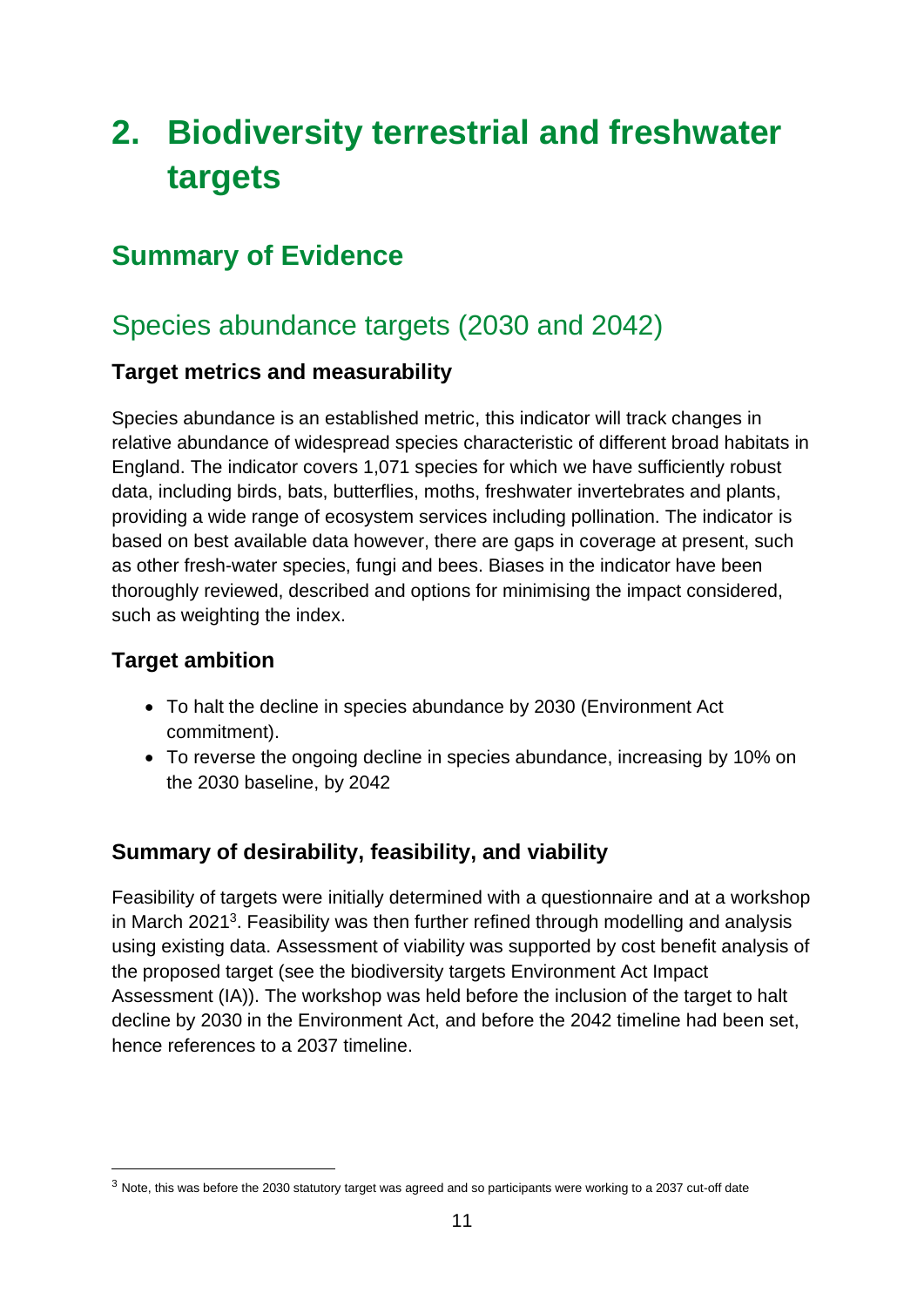### *Desirability*

A target to increase species abundance is desirable as it will drive wide-ranging actions to deliver nature recovery. Species abundance is a good proxy for wider ecosystem health and this target will only be achieved by restoring a range of habitats and reducing pressures. Most participants wanted an ambitious target that saw increases in species abundance.

### *Feasibility*

Halt decline by 2030: Three quarters of those contributing to the questionnaire had medium to full confidence that halting decline by 2037 was achievable whilst stretching and ambitious. Modelling was not carried out on this target as timeframes were too short to achieve accurate results with available data.

Reverse ongoing decline by 2042: Experts had limited confidence that a significant increase in species abundance was possible within this timeframe<sup>4</sup>. Those who were not confident suggested that an additional 10-20 years would be required.

Modelling the change in species abundance in different scenarios was challenging due to data limitations. The modelling that was produced, indicated that achieving the 2042 target is highly ambitious and will require strong action including more habitat creation and alleviation of pressures.

#### *Viability*

See section value for money below.

# **Expert advice**

Modelling for the species abundance targets was developed by UKCEH, with guidance from Defra and Natural England. The independent Biodiversity Targets Advisory Group has been involved in discussions and workshops throughout, minutes to these meeting can be found alongside other consultation documentation<sup>5</sup>.

### **Illustrative policy roadmap**

Potential policy pathways were developed as part of the workshops and questionnaires. The actions required were similar across all proposed targets. Improving the condition of protected sites alongside the restoration and creation of wildlife-rich habitats and agri-environment schemes were consistently seen as essential for delivery of the targets. All require significant increases in scale of implementation to be sufficient, except agri-environment schemes which required

<sup>&</sup>lt;sup>4</sup> This is likely to be explained by the tension of defining feasibility by what is ecologically feasible versus realistically feasible considering likely political, social, environmental, and economic constraints and experience. <sup>5</sup> https://consult.defra.gov.uk/natural-environment-policy/consultation-on-environmental-targets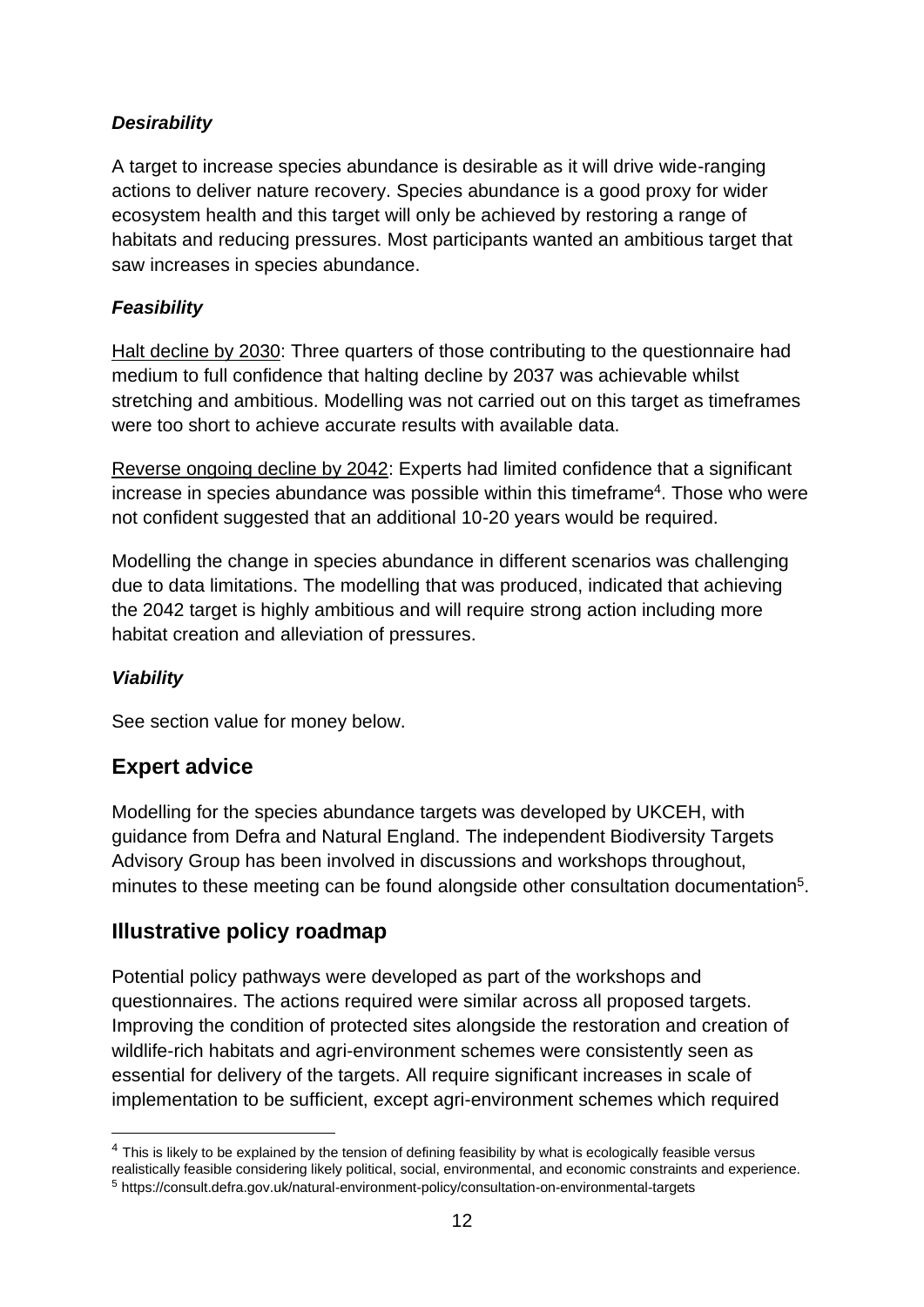modest improvement. Offsite remedial actions such as tackling diffuse pollution and reductions in nitrogen deposition were also raised as priorities. Increased importance of biodiversity in land-use decisions including development and tree planting were highlighted, alongside spatial planning, improved partnership working and advice to landowners, as well as improvements to monitoring and evaluation. Improving water quality was seen as critical to all targets.

# **How they offer value for money<sup>6</sup>**

The estimated additional average annual cost (2022-2042) of meeting the species abundance and species extinction risk targets is £206.6m. The estimated total cost (present value, 2022-2100) of meeting the species targets is around £2,098m.

The estimated total benefit (present value 2022-2100) of the species target is £7,275m.

The impact of some of the wider pressures on biodiversity such as climate change have not been fully taken into account due to current evidence gaps that we are working to fill. It is likely that climate change will negatively affect the ability of species and habitats to recover. This may mean that actions additional to those as identified as required may be needed to meet the biodiversity targets. This could potentially significantly increase the costs of meeting the targets.

### **Where the systems interactions exist**

Halting and reversing species decline is related and dependent on other statutory targets being met improving air and water quality; increasing available habitat and improving its condition. Achieving the aims of the 25 YEP will also contribute to meeting this target.

### **Potential future opportunities and risks**

There is some flexibility in the way the target could be met, making it more robust to future policy uncertainty. Climate change will result in both wins and losses for many species across different taxa, for example range expansions and contractions will have positive and negative implications on abundance, respectively. While other pressures e.g. habitat loss, will only result in species abundance declines. This indicator currently combines data across six taxa, based on their meeting strict criteria for inclusion. With improvements to monitoring and statistical analysis of abundance it is possible that additional species and/or taxa could be represented within this indicator. The addition of new species to the indicator could improve the indicator's representativeness of England's biodiversity. A societal level change in

 $6$  For more information about the cost benefit analysis please refer to the accompanying biodiversity targets Environment Act Impact Assessment (IA).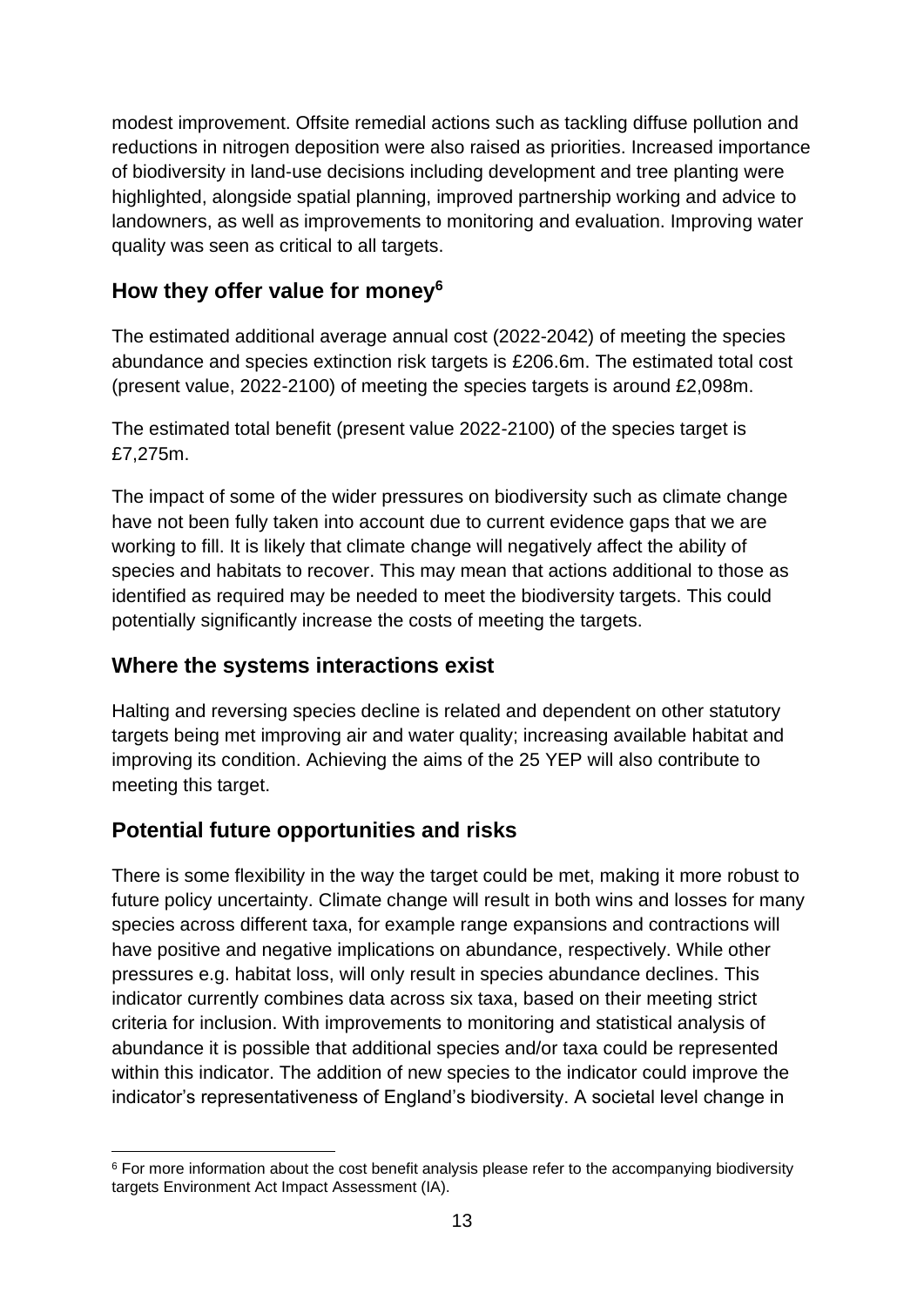perception and importance of biodiversity is required to enable positive behaviour changes so that this target can be met and sustained past 2042.

# Long-term Species Extinction Risk target (2042)

### **Target metrics and measurability**

We propose using Great Britain (GB) level data to create a new England Red List Index to use as our target indicator. This draft England-level Red List Index, with data for over 7,000 species, includes birds, mammals, reptiles, amphibians, some invertebrates, vascular plants, bryophytes, lichens and some fungi. Only extant, native English species with 20% or more of their GB range in England will be included in the indicator to make it more representative of England. The assessment and analysis are not yet complete, therefore figures may change.

We expect little change in the indicator in the short-term as there is a lag between the implementation of policies and subsequent changes to biodiversity, which need to be significant enough to warrant a change in IUCN Red List category.

### **Target ambition**

To see an improvement in the Red List Index of species extinction risk by 2042 compared to the 2022 baseline.

### **Summary of desirability, feasibility, and viability**

Methodology as for species abundance targets

#### *Feasibility*

Participants did not have a consistent view on the feasibility of achieving any level of ambition<sup>2</sup>. Natural England assessed recovery potential of a subsample of species under different scenarios. Under the most ambitious scenario, over 60% of threatened species were considered likely to improve in extinction risk status by 2040. This is akin to a very small increase in the overall index. Experts raised that extinction debt (species that are not yet extinct but are unrecoverable) could present a real risk to delivery of this target.

#### *Desirability*

A target to improve the Red List Index of species extinction risk is desirable because it will drive action to prevent the loss of the rarest or fast declining species, while at the same time preventing species at a lesser threat risk from further decline. Participants indicated that the ambition should be a percentage decrease in threatened species, not just halting decline.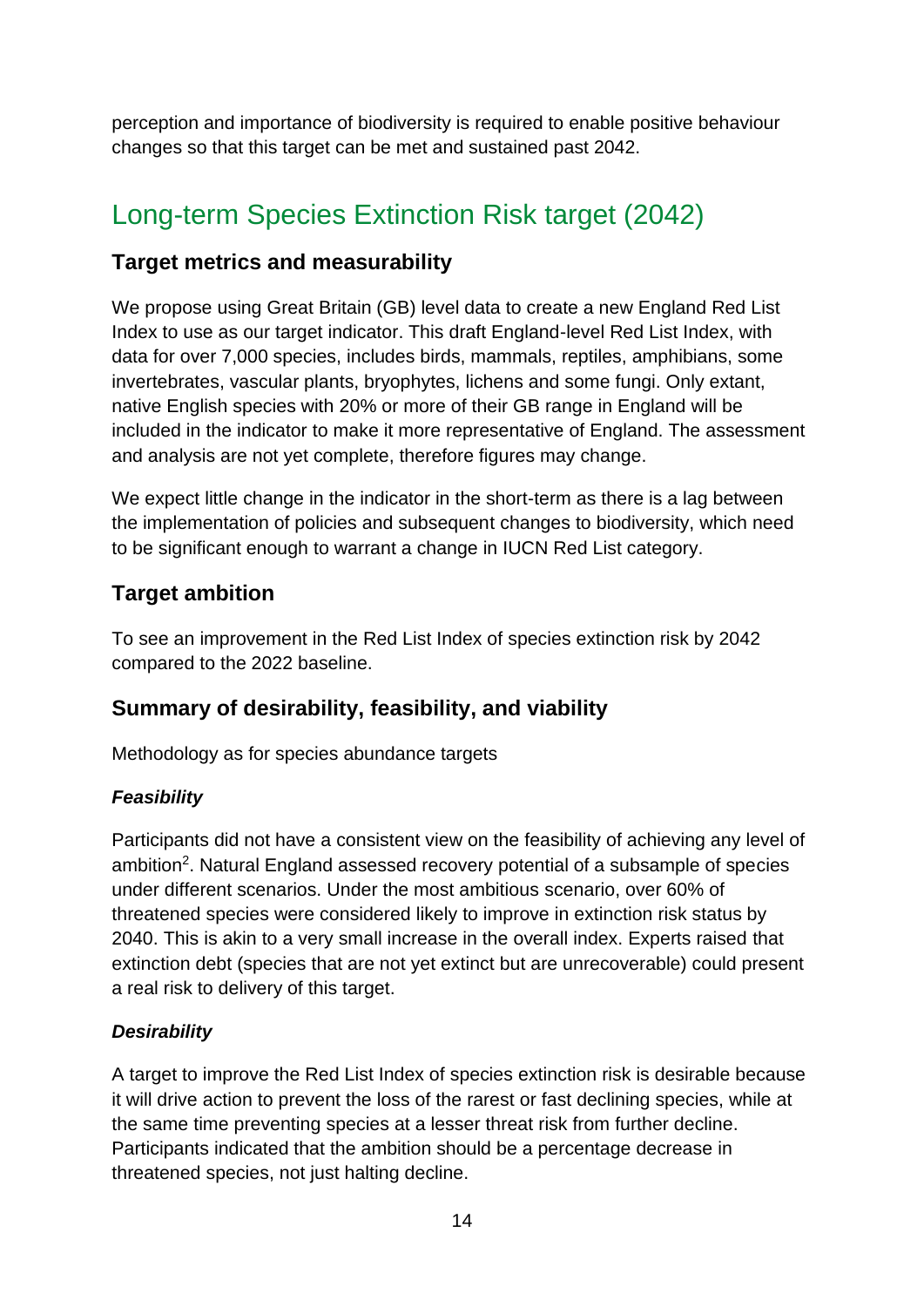### *Viability*

See Species Abundance target section.

## **Expert advice**

The modelling for the species extinction risk target was developed by Natural England, with guidance from Defra and UKCEH. The independent Biodiversity Target Advisory Group has been involved in discussions and workshops throughout.

### **Illustrative policy roadmap**

See Illustrative Policy roadmap of Species Abundance targets. Targeted action for species were considered especially important for this target, which will require improvements in status of some of our most threatened and rare species.

### **How they offer value for money**

See Species Abundance target section.

### **Where the systems interactions exist**

See Species Abundance targets section.

# **Potential future opportunities and risks**

Looking to the future, it is expected that additional data will be collected for more species, through often novel and improved technologies. Therefore, some species that are currently data deficient will then contribute to the England Red List Index. The impact of this on meeting the target will depend on the species additions. Climate change will continue to put pressure on species, however some species, for example those that thrive in warmer conditions, may experience positive impacts on their England range, this again will feed into any changes of this indicator. While it is unknown how these previously data deficient species will impact the England Red List Index, the collection of data and continued monitoring of species will ensure that actions taken can be adaptive based upon the data, thereby improving our ability to reach this target. A societal level change in perception and importance of biodiversity is required to enable positive behaviour changes so that this target can be met and sustained past 2042.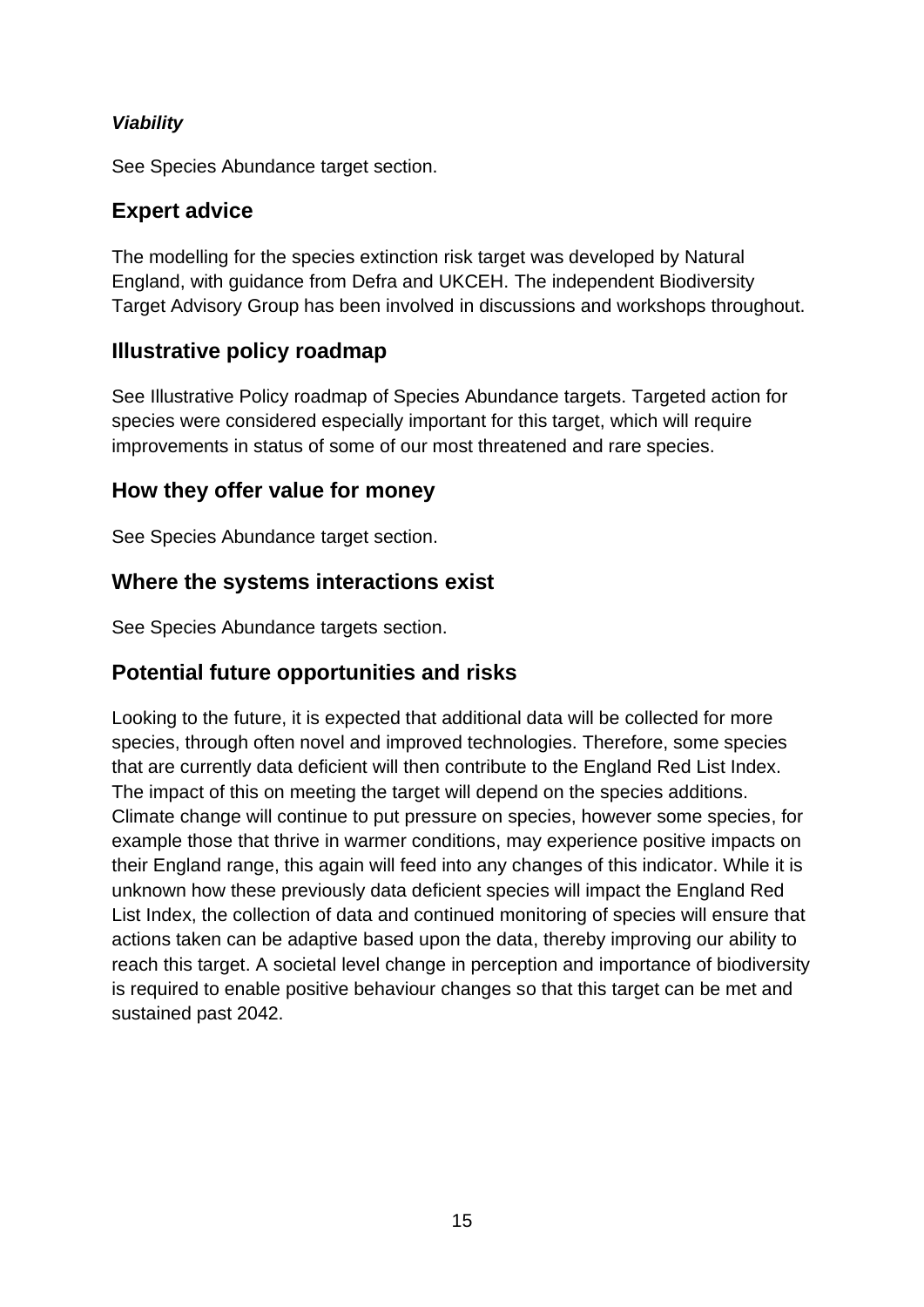# Long-term Wider Habitats (2042)

### **Target metrics and measurability**

The indicator will show the number of hectares where management has been implemented to create or restore diverse wildlife-rich habitat through a range of measures, see section 5 below.

### **Target ambition**

To create or restore in excess of 500,000 hectares of a range of wildlife-rich habitat outside protected sites by 2042, compared to the 2022 baseline.

## **Summary of desirability, feasibility, and viability**

Methodology as for species abundance targets (section 3).

#### *Feasibility*

Around 48% of participants were medium, high or fully confident that creating or restoring 500,000 hectares was achievable<sup>2</sup>.

Trajectory work completed by Natural England indicated that the target ambition is feasible given the current and planned future initiatives – such as biodiversity net gain and agri-environment schemes - contributing to habitat creation and restoration.

#### *Desirability*

A target to create or restore in excess of 500,000 hectares of wildlife-rich habitat outside protected sites is desirable because new or improved habitat is critical for the restoration of ecosystems and the recovery of biodiversity. This in turn is essential for achieving our species targets. A habitats target will ensure the resilience and adaptability of species to future change and drive wider environmental improvements. Experts were keen to have as high a level of ambition possible in light of achievability.

#### *Viability*

See Section value for money below.

### **Expert advice**

The modelling for the trajectory of the wider habitats target was developed by Natural England, with guidance from Defra and UKCEH. The independent Biodiversity Target Advisory Group has been involved in discussions and workshops throughout.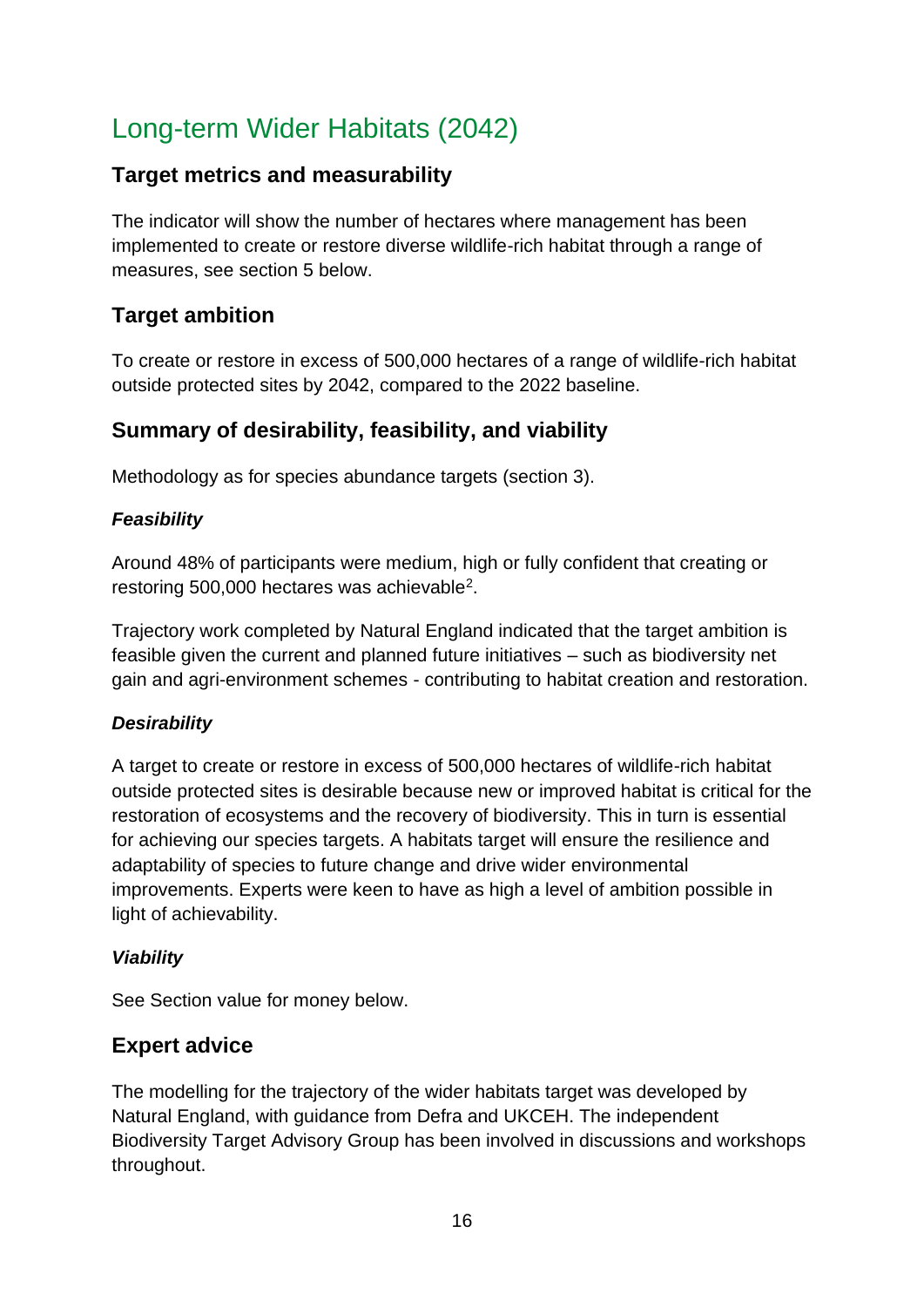## **Illustrative policy roadmap**

See Species Abundance target section

### **How they offer value for money**

It is estimated that the average annual cost (2022-2042) of meeting the wider habitats target is £53.8 million. The total cost (present value, 2022-2100) of the wider habitats target is estimated to be around £1,133m. To avoid double counting, this does not include woodland creation, the cost for which are captured in the woodland cover target Impact Assessment.

The estimated total benefit (present value 2022-2100) of the wider habitats target is around £7,848m indicating that the benefits of a wider habitats target far outweigh the costs. See section 6 of Species Abundance for considerations of the impacts of wider pressures.

### **Where the systems interactions exist**

See Species Abundance target section

# **Potential future opportunities and risks**

The delivery of many actions required to achieve this target will be through government funded or supported schemes and, as such, much of the data collection will be through regular reporting. There is also a role for private finance to contribute to achieving the delivery of actions at the scale and pace that is required and to provide additional resilience over long time periods. Climate change will impact habitats in numerous ways, for example increasing the likelihood of pest and disease outbreaks and will interact with other pressures. A societal level change in perception and importance of biodiversity is required to enable positive behaviour changes so that this target can be met and sustained past 2042.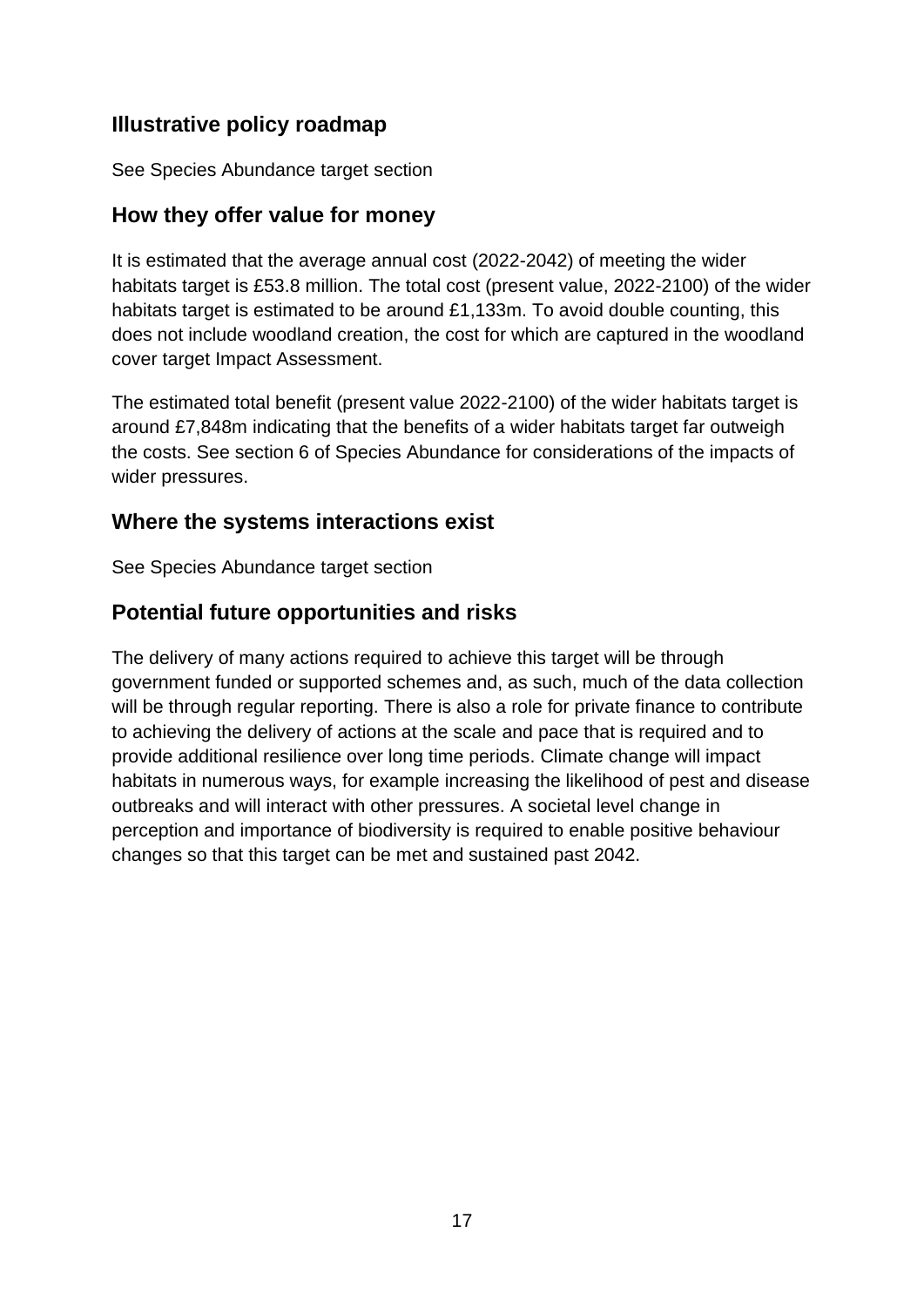#### **Figure 2: Overview of biodiversity terrestrial and freshwater target development evidence process**

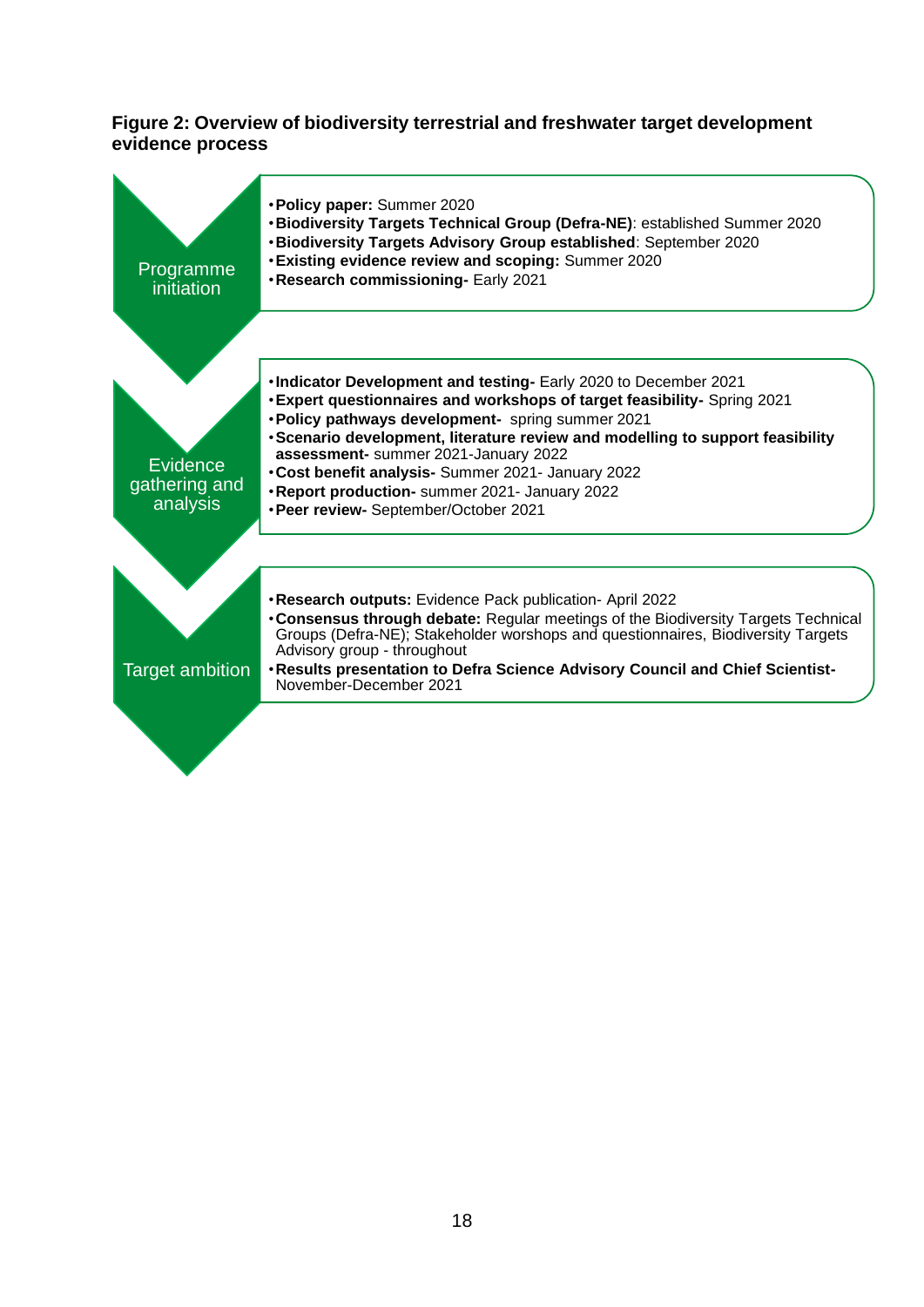# **3. Biodiversity marine target**

# **Summary of evidence**

<span id="page-18-0"></span>There are multiple marine targets that aim to improve the marine environment through reaching 'Good Environmental Status' as set out in the 2019 update to UK Marine Strategy part one<sup>7</sup>. However, there are no time bound targets for Marine Protected Areas (MPAs) to be restored to favourable condition<sup>8</sup>.

A legally binding target for MPAs could complement and bolster on-going work to protect the marine environment and existing legal obligations, by providing a clear deadline for recovery of the MPA network. The network is crucial for the recovery of the wider marine environment as an ecologically coherent and representative sample of crucial habitats.

## **Target metrics and measurability, including information on target indicators and limitations**

The proposed Environment Act MPA target is: 70% of the designated features in the MPA network to be in favourable condition by 2042, with the remainder in recovering condition, and additional reporting on changes in individual feature condition.

"MPA network" refers to Marine Conservation Zones (MCZs) designated under the Marine and Coastal Access Act 2009 (MCAA), Special Areas of Conservation (SACs) and to Special Protection Areas (SPAs) designated under the Conservation of Habitats and Species Regulations 2017 and the Conservation of Offshore Marine Habitats and Species Regulations 2017 (the Habitats Regulations).

MPAs are designated to protect representative examples of the UK's marine biodiversity and geomorphology by protecting specific features listed at the time of designation. These features can be habitats (e.g., seagrass beds, coral gardens) or species (e.g*.,* harbour porpoise, native oyster). The objective for all MPAs is for their designated features to be in favourable condition. A metric using favourable condition of features across the MPA network is therefore an evidence-based way to assess features within protected sites and ties with existing MPA conservation objectives. Interim targets will also be developed to help assess progress towards the overarching target.

Condition assessments allow the Statutory Nature Conservation Bodies (SNCBs), Natural England and Joint Nature Conservation Committee (JNCC), to judge if a

<sup>7</sup> [https://www.gov.uk/government/publications/marine-strategy-part-one-uk-updated-assessment-and-good-environmental](https://www.gov.uk/government/publications/marine-strategy-part-one-uk-updated-assessment-and-good-environmental-status)[status](https://www.gov.uk/government/publications/marine-strategy-part-one-uk-updated-assessment-and-good-environmental-status)

<sup>&</sup>lt;sup>8</sup> Favourable condition means that protected features are in a healthy state and are being conserved by appropriate management.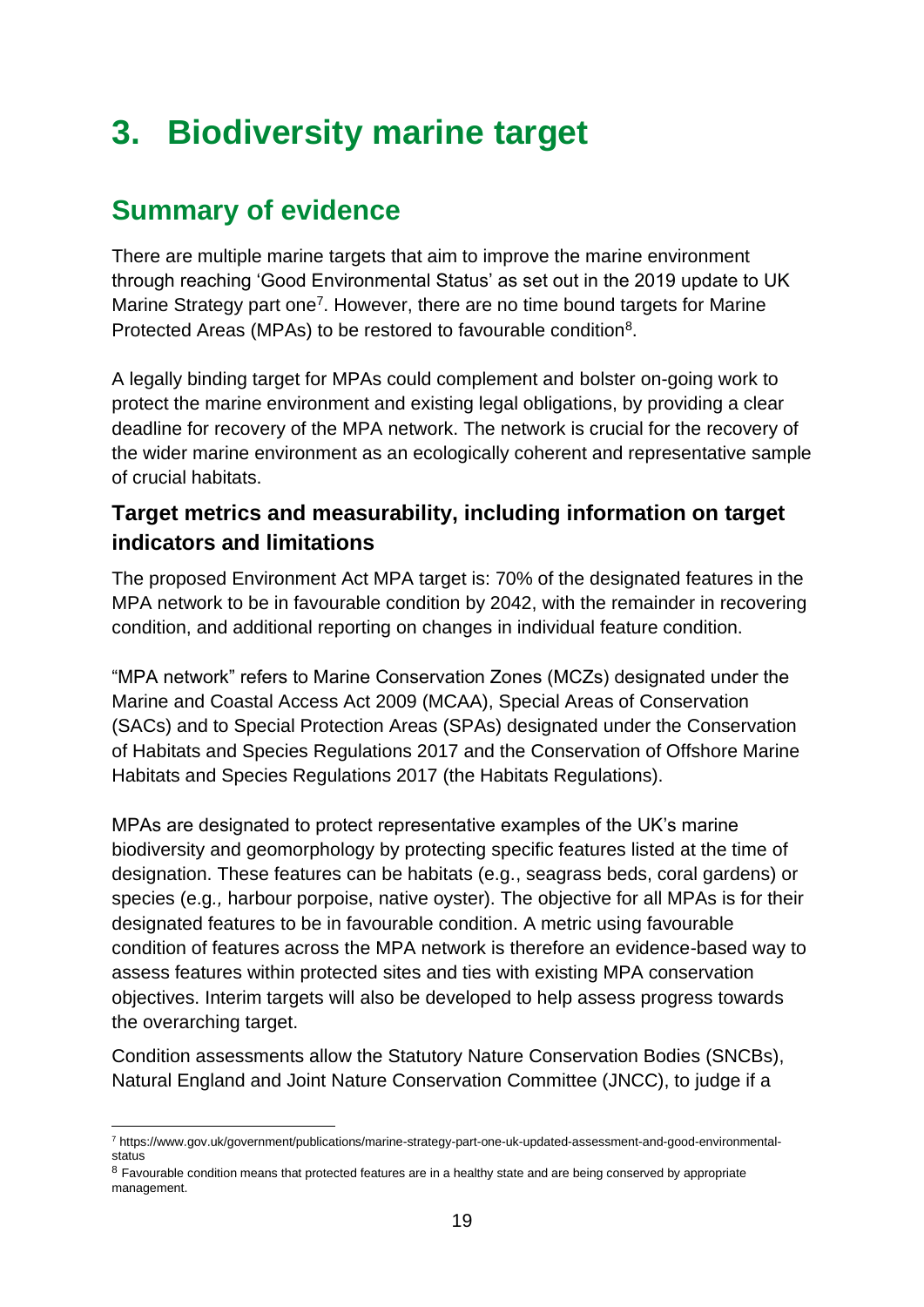designated feature is in favourable condition. Each feature has a number of defined attributes, which are used to determine the health of that feature. Evidence for these condition assessments is collected either through survey data or a vulnerability assessment (which uses a combination of feature sensitivity and exposure to human pressures). The long-term aim is to increase the proportion of assessments done based on survey data, and to use data collected for similar MPAs/ features to improve vulnerability assessments.

Using favourable condition would tie the target in with existing MPA conservation objectives. The government and regulating bodies will be required to determine whether the MPAs in the network are reaching their conservation objectives or not. While individual features in each site would have a yes/ no assessment of whether they are in favourable condition, the percentage of all features across the network in favourable condition can be calculated to determine progress towards the Environment Act MPA target. Over time, the trend towards achieving the target by 2042 can be shown and progress will be assessed against interim targets. Additional reporting on interim targets will provide more detail using feature attributes (such as extent, distribution, structure, function and supporting processes, e.g., water quality) to show change to individual feature condition. For example, more feature attributes in a good healthy state would show progress towards overall favourable condition for that feature.

MPA condition is directly affected by the sensitivity of the designated features to the pressures to which they are exposed. A sensitivity assessment categorises habitats or species based on their resistance (ability to withstand) and resilience (ability to recover after) to pressures caused by human activities. The resilience category gives a timeframe (varying from within 2 years to over 25 years) in which recovery is expected after the pressure is removed. Management of those damaging human activities will therefore be required to remove the pressures. The target metric assumes that management measures to remove pressures on designated features will be in place by 2024.

### **Target ambition**

The MPA target requires all designated features in the MPA network to be on a path to recovery, however it also considers that recovery timescales will vary by feature and geographic location.

The proposed percentage is based on the best available evidence on recoverability information for habitats and species from the SNCBs, taking a high scientific certainty scenario (i.e., recovery rates are unlikely to be overestimated). Recoverability is determined using feature sensitivity and current condition assessments. Although slow recovering species and habitats could recover quicker than estimated, setting the target at this level also allows for any challenges in implementing entirely effective management measures across all our MPAs.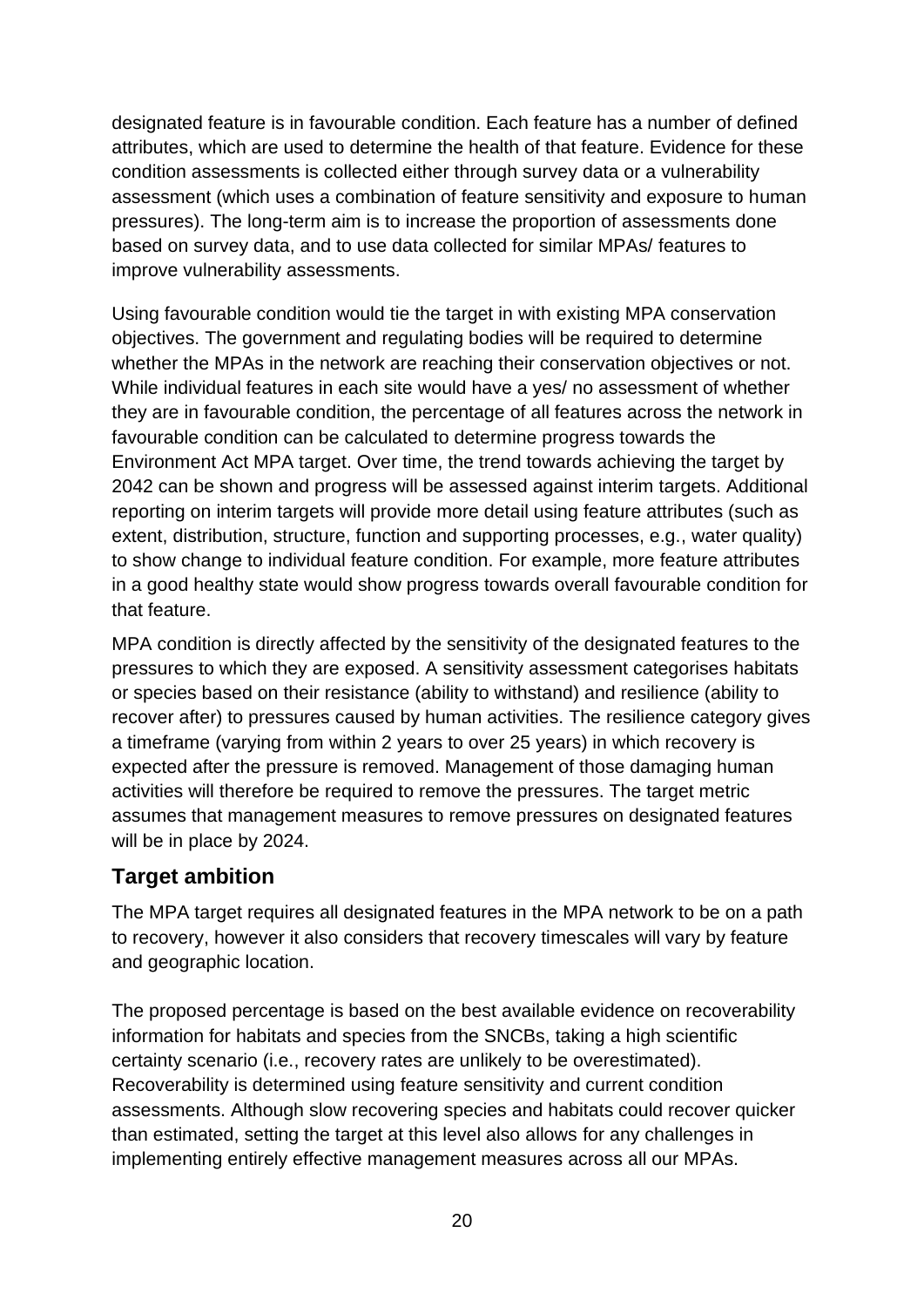A bespoke monitoring programme to review progress towards achieving the proposed MPA target is being developed.

# **Summary of desirability, feasibility, and viability**

Desirability: A legally binding target for MPAs would provide a clear trajectory for the recovery of the MPA network features. This will support wider nature recovery in the marine environment.

Viability: SNCBs are responsible for assessing the condition of designated features (carried out through monitoring), to inform regulators on whether conservation objectives of the MPAs are being met and to advise regulators on management measures for MPAs. The success or otherwise of the target will be assessed through monitoring systems that are being developed.

Feasibility: In order to achieve the target condition, management of the human activities will be required to remove or limit the pressures on features. The target metric assumes that management measures will be in place by 2024. The percentage level in the target reflects understanding based on the best-available evidence on the rates of recoverability of the marine environment (utilising the slower recovery rate estimates) and that implementing effective MPA management requires that we need to work with sea-users to ensure measures are developed that will be successful.

# **Expert input/ advice**

SNCBs have been commissioned by the Department for Environment, Food & Rural Affairs (Defra) to deliver the evidence to support the proposed MPA Target due to their experience and statutory duties in advising on MPAs within territorial waters (within 12 nautical miles from the coast for Natural England) and offshore (beyond 12 nautical miles from the coast to the extent of the UK Continental Shelf for JNCC). SNCBs have provided recoverability information (based upon scientific evidence) and used current condition assessments to identify which MPA features are likely to recover within the timescale of the 25 Year Environment Plan (i.e., by 2042).

Additionally, the Biodiversity Targets Advisory Group was set up to provide expert advice to Defra specialists developing the evidence base for legally binding biodiversity targets, including the marine target for the MPA features.

# **Policy scenarios and options**

The proposed MPA target complements the existing marine and fisheries policies and objectives. Achieving and sustaining favourable condition of MPA features will also support the wider objectives of the UK Marine Strategy. We have been working to ensure that management measures to remove pressures on designated features will be in place by 2024. No new/additional policy measures are required.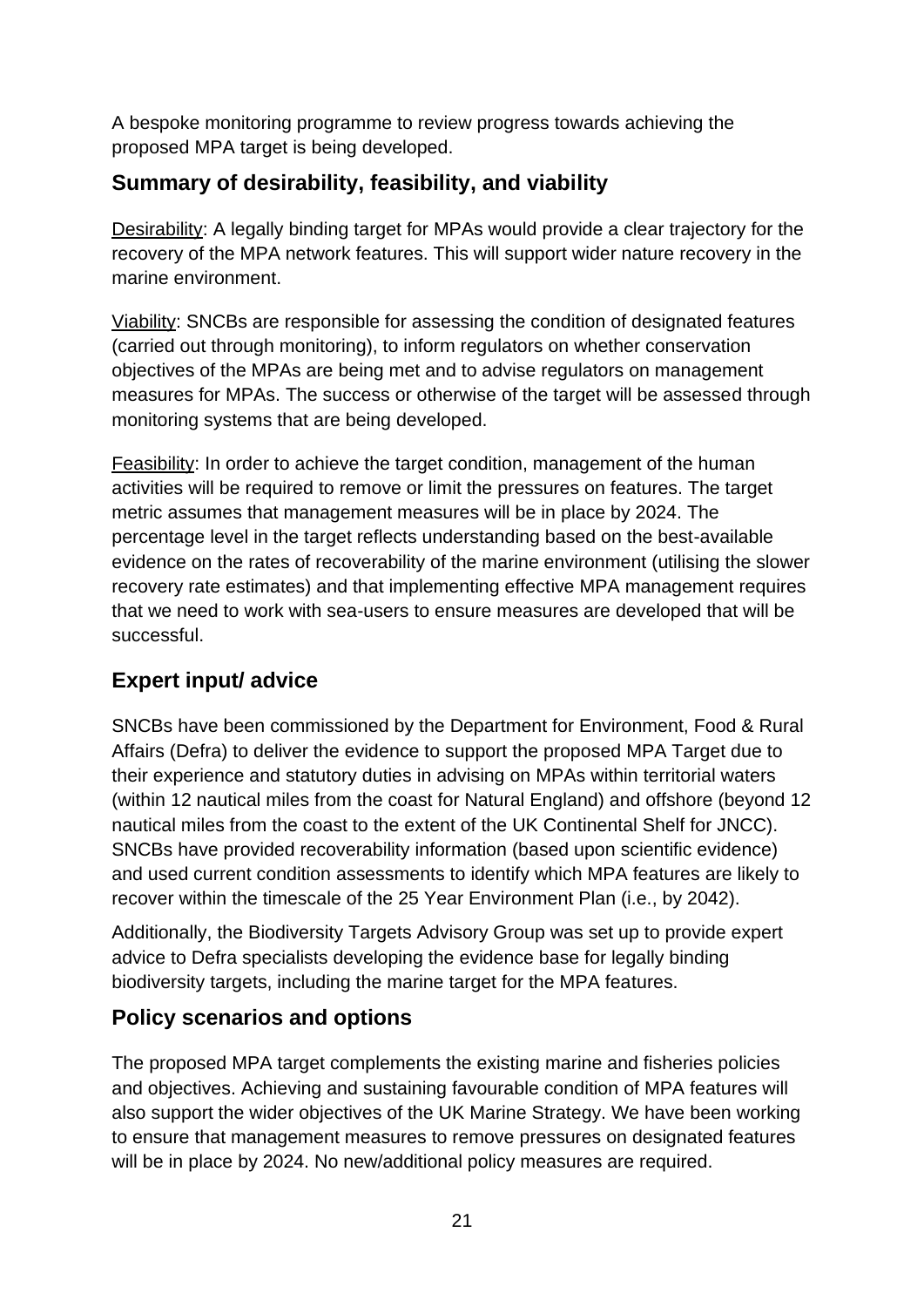## **How they offer value for money**

MPAs aid in creating a biologically diverse and thriving marine environment that is of high value to society. Public authorities with functions in the marine area are already subject to requirements, under MCAA and the Habitats Regulations, to manage the impact of marine activities on protected features (e.g., fishing) so as to achieve or not hinder the MPA conservation objectives. The proposed MPA target can therefore be implemented at no additional cost as legal provision for management measures is already in place.

The implementation of a target itself should not have any direct impact on costs, other than holding the government of the day to account because the costs and benefits are already accounted for in the designation and management impact assessments for the MPA network.

## **Assessments**

In order to assess progress towards the Environment Act target, MPA condition assessments will be required. There are three key components to undertaking condition assessments:

- 1. Monitoring MPAs to collect data over time;
- 2. Use of indicators/metrics to enable the consistent application of monitoring data to draw conclusions around condition;
- 3. Overall assessment approach for undertaking MPA condition assessments.

Options for monitoring will be confirmed following discussion with Defra, JNCC and Natural England.

Research and development undertaken over the lifetime of the target will lead to technological innovation which will enable more effective future monitoring and management of MPAs.

# **Where the systems interactions exist**

There are interactions with other sea users including fisheries and the delivery of offshore wind farms to meet the net zero target. All MPAs are protected through the planning and licensing regimes that cover activities such as dredging for aggregates and constructing offshore wind farms. In addition, 98 sites in our waters now have management measures in place to protect sensitive features from bottom towed fishing gears.

Defra will work with regulators to ensure activities are not damaging MPA features including working with BEIS to enable offshore wind expansion without damage to the MPA network.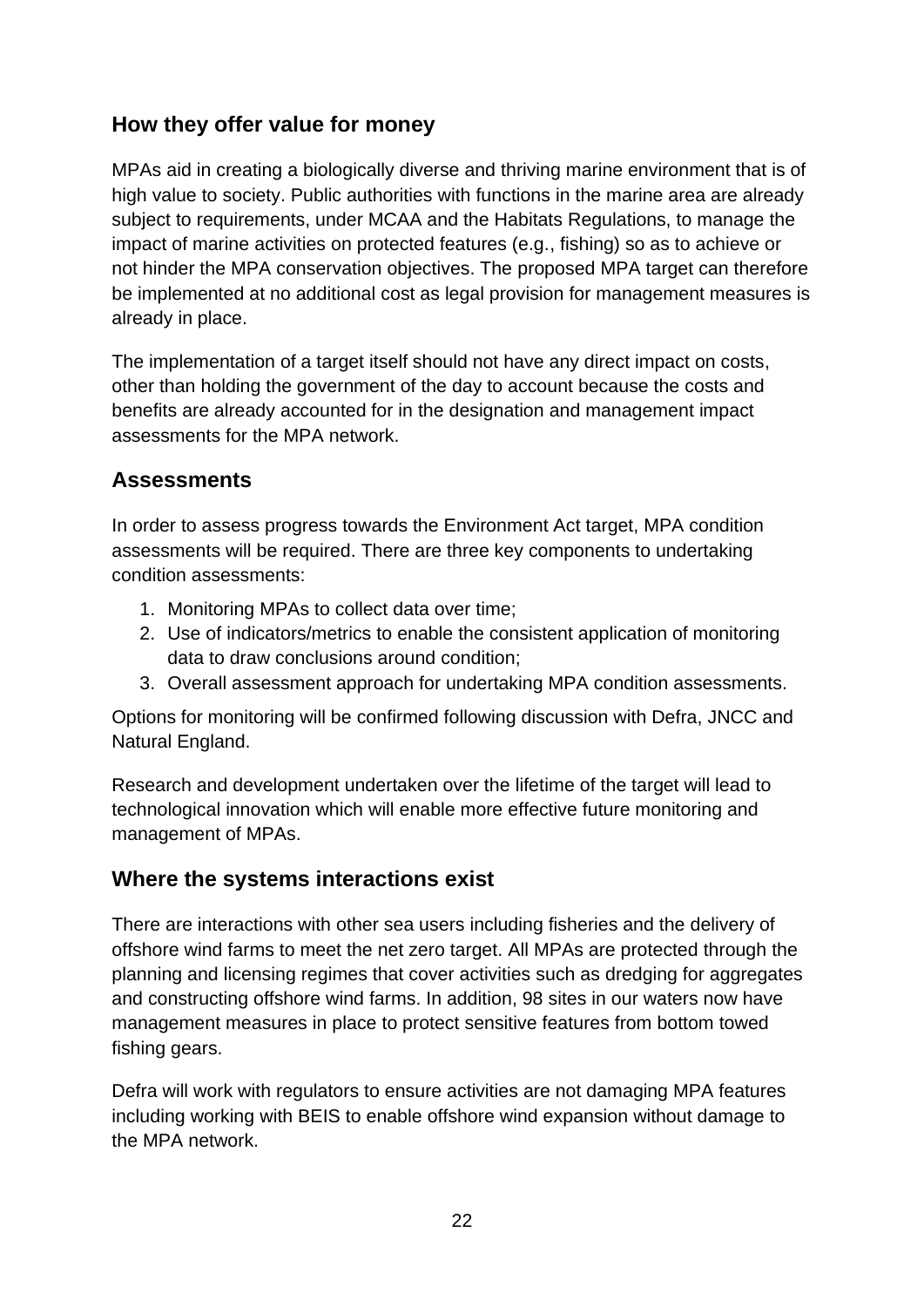## **How they are resilient to change and will last the test of time and potential future opportunities and risks**

As part of the proposed target, a supporting monitoring programme will be developed to gather information that aims to improve the marine environment. We do not expect much change over the life of the target but if the evidence shows a need, then we will adapt the network based on the evidence.

If further MPAs are designated in the future, we propose to consider at the time whether they should be included in the target.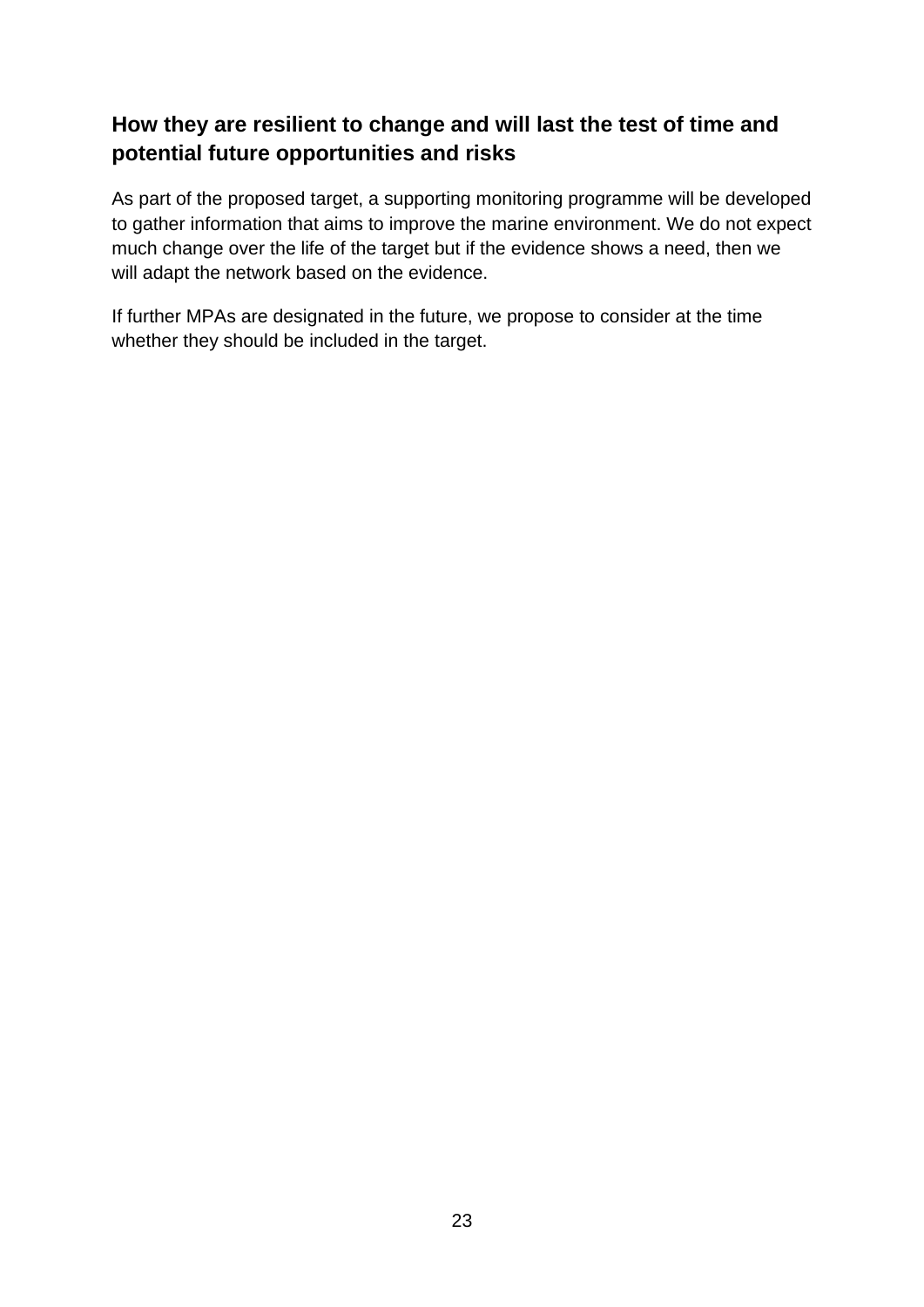# **4. Woodland cover target**

# **Summary of evidence**

## **Metric**

The proposed metric comprises an aggregate measure of woodland cover and tree canopy cover outside of woodland. Woodland cover is reported through the National Forest Inventory (NFI), based on analysis of aerial photography and administrative records for recently established woodland. The NFI defines woodland as a group of trees of at least 0.5 hectares in area with a minimum of 20% canopy cover and width of at least 20 meters and have the potential to reach 5 meters in height. Canopy cover of trees outside woodland includes small woods (less than 0.5 ha in area), groups of trees and individual trees (including urban trees). For trees outside woodlands, canopy cover is measured by remote sensing and the findings published as a National Forest Inventory report: tree cover outside woodlands in GB. A key limitation of the data-sources is remote sensing under-reporting tree cover in urban areas, and areas subject to natural colonisation. For urban areas, the risk of underreporting is mitigated by applying a statistical correction factor (established through analysis of ground-truthed aerial photography) to the remote sensing data. For natural colonisation a new methodology is being developed which will be supported by field survey.

# **Target Ambition**

Tree and woodland cover in England is currently 14.5% of total land area. We are proposing to set a legal target for tree and woodland cover to increase to 17.5% of total land area in England by 2050. The level of ambition for the increase has been guided by an analysis of the level of woodland creation needed to support net zero ambitions as well as what would be practically achievable and affordable.

# **Summary of Desirability, Feasibility, and Viability**

Our 2020 consultation on the England Tree Strategy revealed high public interest in tree planting at both national and local level. Adopting a broad scope for the metric ensures that a wide variety of measures to establish new trees and woodlands will be considered as a means of meeting the proposed target.

### **Expert Input and Advice**

Progress in developing the proposed target has been discussed at regular meetings with the Tree and Woodland Scientific Advisory Group, made up of independent experts from a range of tree and woodland research backgrounds, who have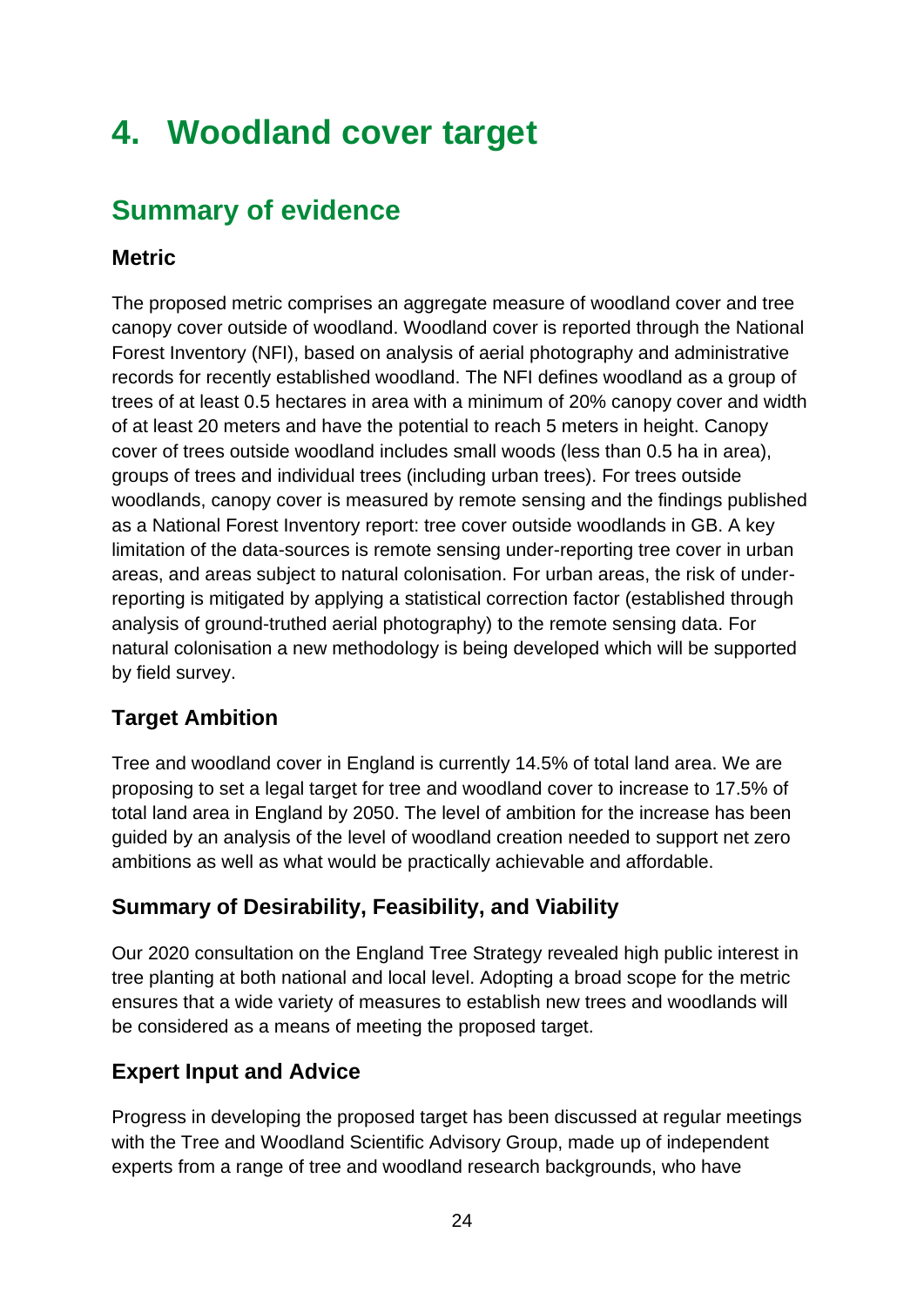provided advice on potential approaches. This has been taken into consideration alongside internal analysis and wider stakeholder engagement.

# **Policy scenarios and options**

The policy options considered are the following;

- **Option 0 Business as Usual (Baseline): Tree planting rates will** approximately treble to 7,500 hectares (ha) per year by the end of this Parliament. In the absence of any further policy intervention, planting rates will likely fall back to current levels of approximately 2,100 ha per year after 2025.
- **Option 1 17.5% Woodland Cover Target By 2050:** this option will require planting levels of 7,500 – 10,000 ha per year by 2025 rising to 16,700 ha per year of woodland creation by 2035 and maintained to 2050; in addition, new planting of small woods and trees outside woodland will be required to achieve a net gain in tree canopy cover outside woodland.

#### **Short term assumptions (up to 2025)**

In both options it has been assumed that the forestry sector has the capability to meet the 2025 level of ambition.

#### **Long term assumptions 2025 – 2050**

For both options, we have assumed a level of deforestation and loss of canopy cover from trees outside of woodlands based on recent trends and future policy interpretation.

Assumptions have been made about the proportion of new woodland and tree canopy cover outside woodland established as agroforestry systems.

Option 1 includes assumptions over the balance of woodland types established and their likely contribution to meeting net zero.

Policies that would support the delivery of the target include the Nature for Climate Fund (NCF) which has committed £720 million to woodland creation, tree planting and peat restoration. Funding through environmental land management schemes will help to deliver the required planting rates from 2025 onwards, with increasing levels of private finance, particularly through carbon markets, anticipated to reduce reliance on the public purse.

### **Value for Money**

Rural woodland, agroforestry and trees outside of woodlands offer a range of benefits. All types of tree planting provide substantial carbon sequestration. Other non-market benefits include improvements to air quality, water quality, biodiversity and landscape. Trees can also provide flood regulation services, recreation benefits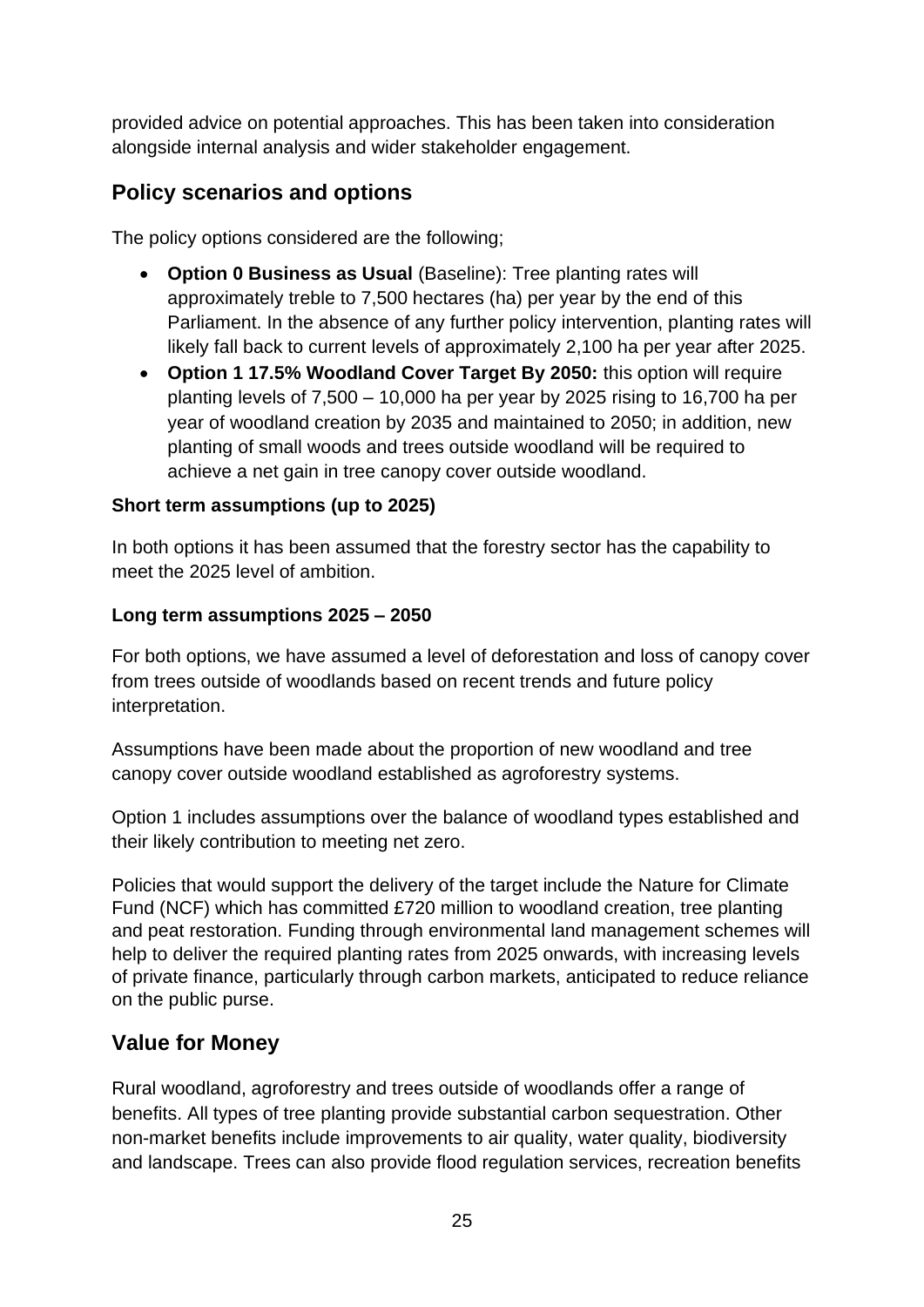and amenity value, when planted in appropriate locations. Tree planting and woodland creation also has noteworthy planting, management, and maintenance costs. These costs will be met by a blend of government funding and private finance; we anticipate that the contribution from private finance to woodland creation will increase over time. Our Impact Assessment (IA) shows that by 2100 the net present value of having met the proposed tree and woodland target will be in the range of £10.17 billion to £22.34 billion (with a central estimate of £16.42 billion) suggesting that the lifetime carbon sequestration and environmental benefits considerably outweigh the overall costs of delivering the proposed target. We estimate that for every pound spent on woodland creation there are approximately £3.50 worth of social benefits.

# **Systems Interactions**

A statutory tree and woodland target will build on a series of existing commitments to increase tree planting and woodland cover, including those set out in: the 25 Year Environment Plan which aspires to increase woodland coverage of England to 12% by 2060; the England Trees Action Plan 2021-24 which has committed Government to at least treble woodland creation rates by the end of this parliament; and Government's commitment to reach net zero greenhouse gas emissions by 2050. The Use of Environmental Impact Assessment (Forestry) and the UK Forestry Standard will help to ensure the right tree is in the right place, supporting the delivery of other Environment Act targets, including; improvements to air quality as trees can offer small highly localised improvements to air quality through the removal of particular matter, water quality improvements through intercepting sediment and nitrate run off and biodiversity through the creation of habitats and the improvement in species numbers.

The proposed ambition level would require 3% of land to be changed to woodland and modelling has identified 3.2 million hectares of land potentially suitable for planting, excluding best and most versatile agricultural land, designated landscapes (all National Parks and Areas of Outstanding Natural Beauty) and a range of other sensitivities; planting may also be appropriate outside these low-risk areas for woodland creation. Environmental Impact Assessment (Forestry), use of the UK Forestry Standard and, in visually sensitive areas, use of a Landscape and Visual Impact Assessment (LVIA) will help to mitigate the risk of the proposed target driving undesirable land outcomes.

### **Potential Future Opportunities and Risks**

The proposed woodland target is designed to be robust to future policy uncertainty. Having a broad scope, including different trees beyond conventional woodland, gives the target flexibility in the way that it is met. By allowing for multiple pathways, the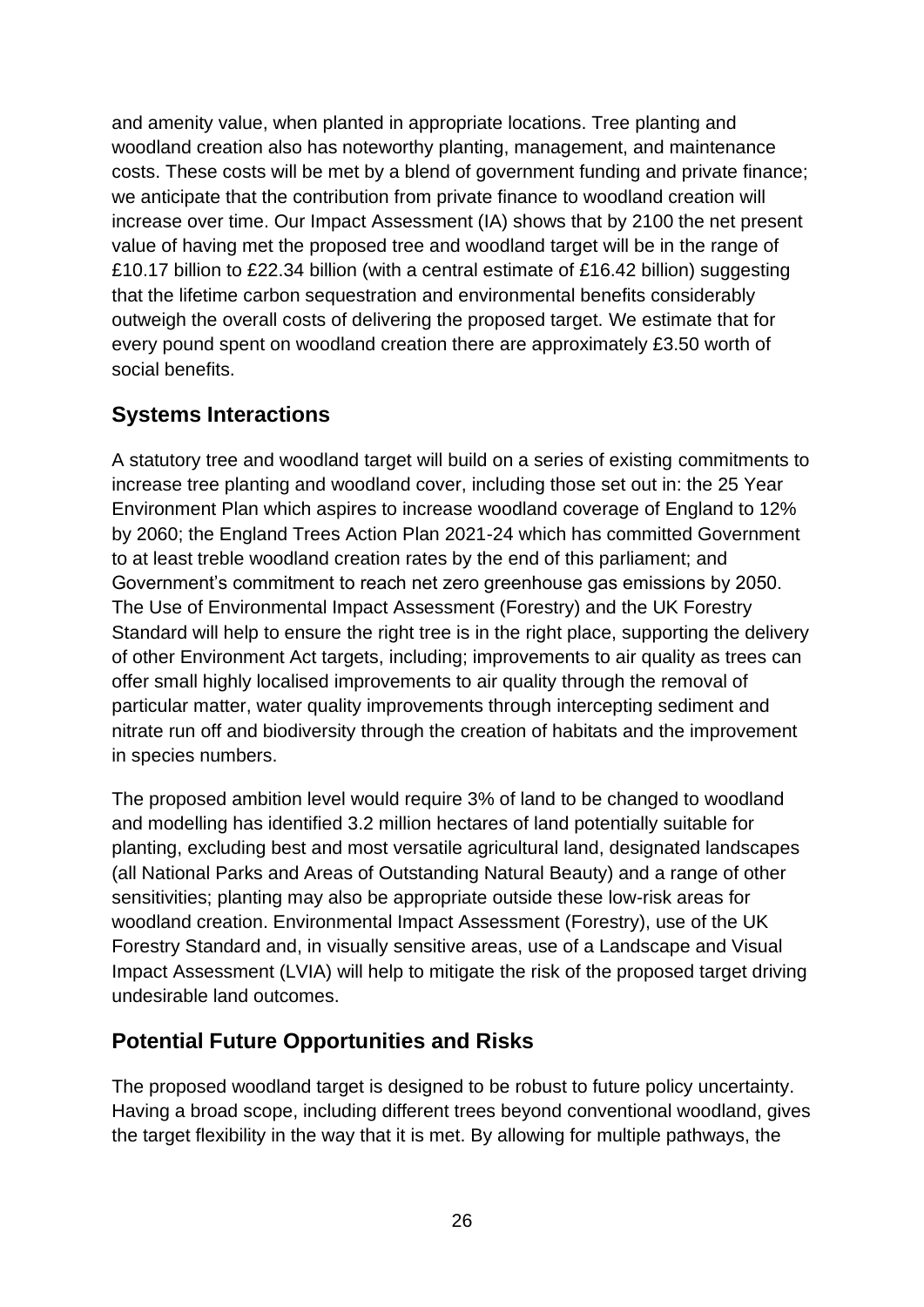target has increased potential to mitigate future risks and to take advantage of future opportunities.



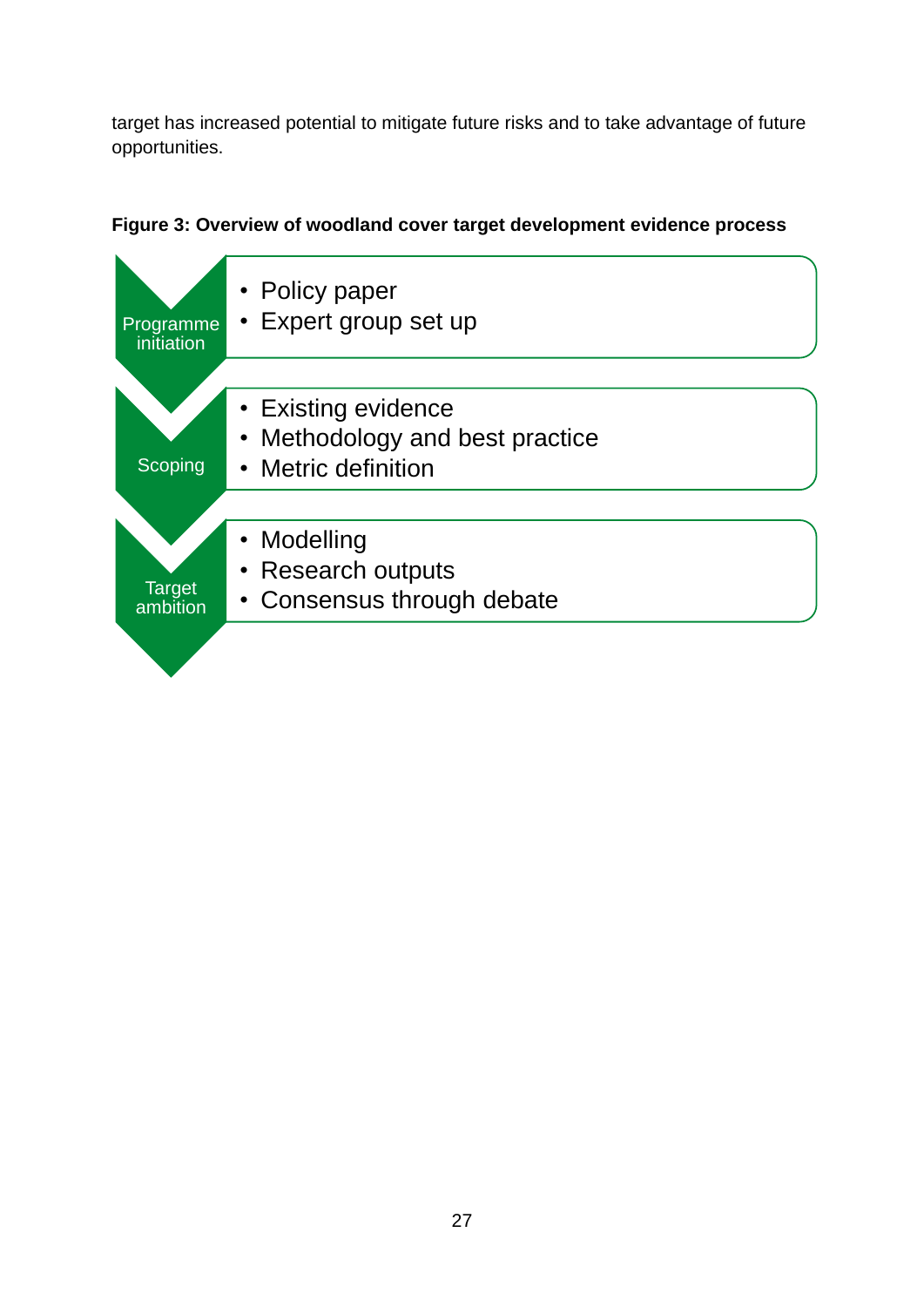# <span id="page-27-0"></span>**5. Resource efficiency and waste reduction targets**

# **Summary of evidence**

# **Target metrics and measurability, including information on target indicators and limitations**

Waste not reused or recycled, including material that is too degraded or contaminated for these purposes, is termed 'residual' waste. Residual waste can originate from a range of sectors, including households (as "black bag waste"), commercial and industrial, and construction, demolition, and excavation sources. It is usually sent for incineration at an energy recovery plant or for disposal at landfill. Some is also sent overseas as refuse derived fuel (RDF) or may be used in energy recovery for transport fuel. We are proposing a target scope of all residual waste excluding major mineral wastes, i.e., excluding the predominant, and largely inert, waste categories from construction and demolition, such as concrete, bricks and sand, as well as soils and other mineral wastes from excavation and mining activities. We are proposing a treatment-based definition of residual waste, with a metric that includes waste that is sent to landfill and put through incineration (including incineration with energy recovery), sent overseas for energy recovery, or used in energy recovery for transport fuel. The target metric will not include other end of life treatment options such as waste sent for anaerobic digestion (AD), but we will continue to review which treatments it is appropriate to capture in the metric as new technologies and treatment options emerge.

# **Target ambition**

The ambition level was determined using several different modelling approaches to sense check our outputs and align with complementary departmental strategies and commitments. This has involved modelling the collective impacts of the planned Collection and Packaging Reforms (CPR) on residual waste, as well as illustrative potential future policy pathways that include possible additional policies to divert household waste from residual waste and a collection of possible policies to divert waste from landfill and incineration. We have also considered what trajectories to meet the 65% municipal recycling rate by 2035 and zero avoidable waste by 2050 commitments may look like. We are proposing a target ambition of a 50% reduction in residual waste (excluding major mineral wastes) by 2042 from 2019 levels. We propose a kg per capita metric. This would mean a reduction in residual waste (excluding major mineral waste) in kg per capita from 560 kg per capita in 2019 to 280 kg per capita in 2042.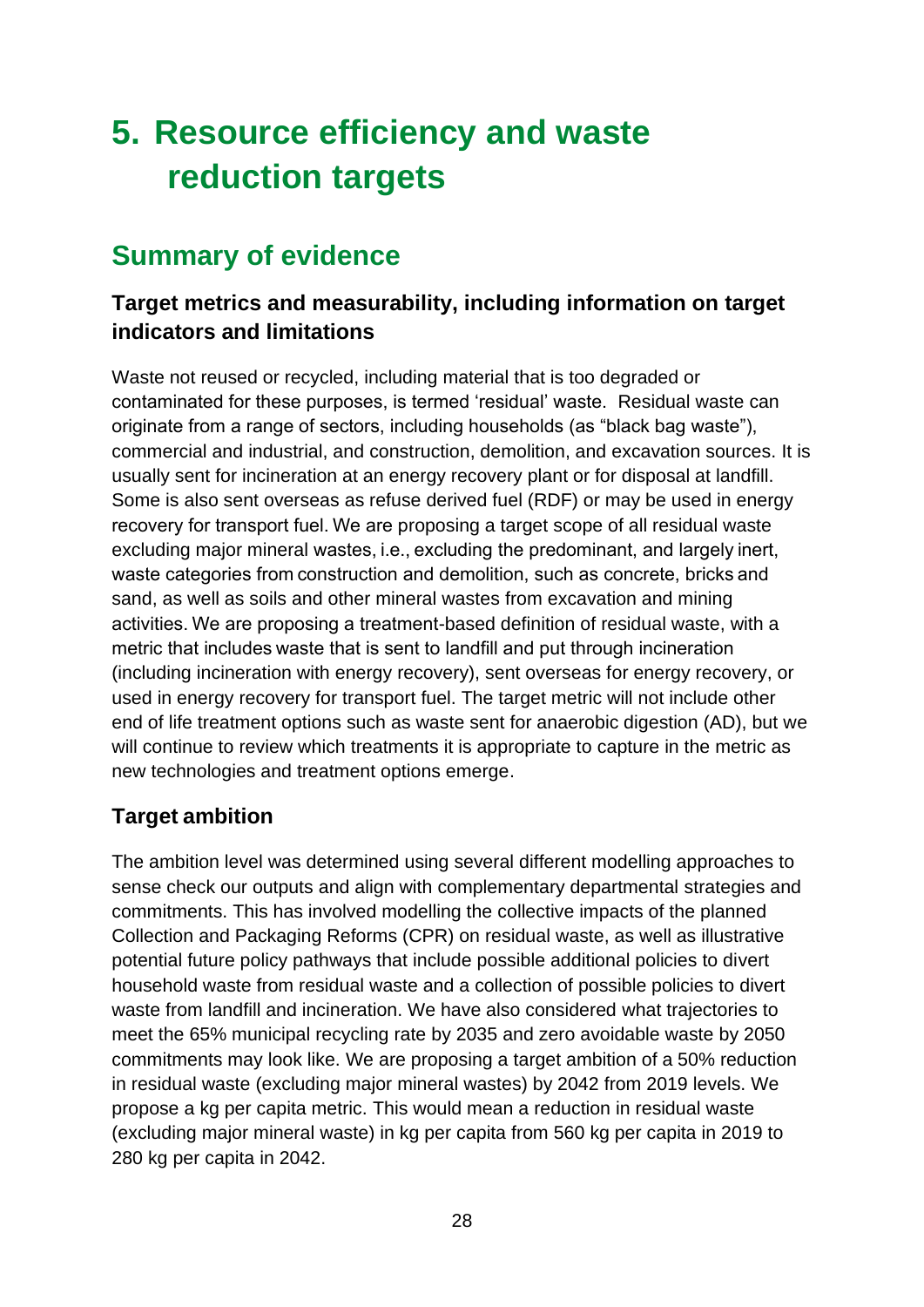# **Summary of desirability, feasibility, and viability**

The proposed target fits well with long-term strategic ambitions and commitments set out in the Resources & Waste Strategy (RWS) e.g., to work towards zero avoidable waste by 2050. The potential policy pathways towards achieving the target are viable in the sense that they are driven by action to prevent waste and increase recycling, though some may have wider economy implications that increase complexity of delivery. The target metric is relatively robust, accounting for demographic change through the per capita metric, and is not expected to clash with emerging future trends such as increased digitisation/ servitisation of products (fewer individually owned cars, for example, and more car sharing services), which will support a reduction in waste through reduced material-based consumption. Improvements in sorting and reprocessing technologies would also increase recycling and reduce residual waste. However, it is important to note that residual waste arisings are historically linked to economic growth and can be affected by economic shocks.

# **Expert input/ advice**

The Resources and Waste Target Expert Group<sup>9</sup> (RWTEG) was formed in November 2020, with meetings taking place approximately monthly thereafter. The experts have provided guidance and scrutiny on target scope, indicator measurement, baseline development and modelling, and assessment of policy pathways.

# **Policy scenarios and options**

In the shorter term, where we have policies identified, the Collection and Packaging Reforms (CPR) outlined in the Resources and Waste Strategy are expected to provide a significant contribution to progress against the target (i.e., half the way towards the target, see Figure 4). These reforms comprise the introduction of consistency of recycling collections from households and commercial businesses, a deposit return scheme for drinks containers and extended producer responsibility for packaging materials. Government commitments to achieve a 65% municipal recycling rate by 2035 and zero avoidable waste by 2050 will also drive progress against the target. Additional policies and measures that could be considered to further progress include price-based levers to make it more expensive to dispose of waste through waste management options typically associated with residual waste, specification of producer responsibility across a range of different products and materials, or regulatory levers to maximise municipal recycling rates beyond CPR (including an expanded kerbside waste collection service and policies to divert organics from residual waste; see Figure 4).

<sup>9</sup> https://www.gov.uk/government/groups/resources-and-waste-targets-expert-group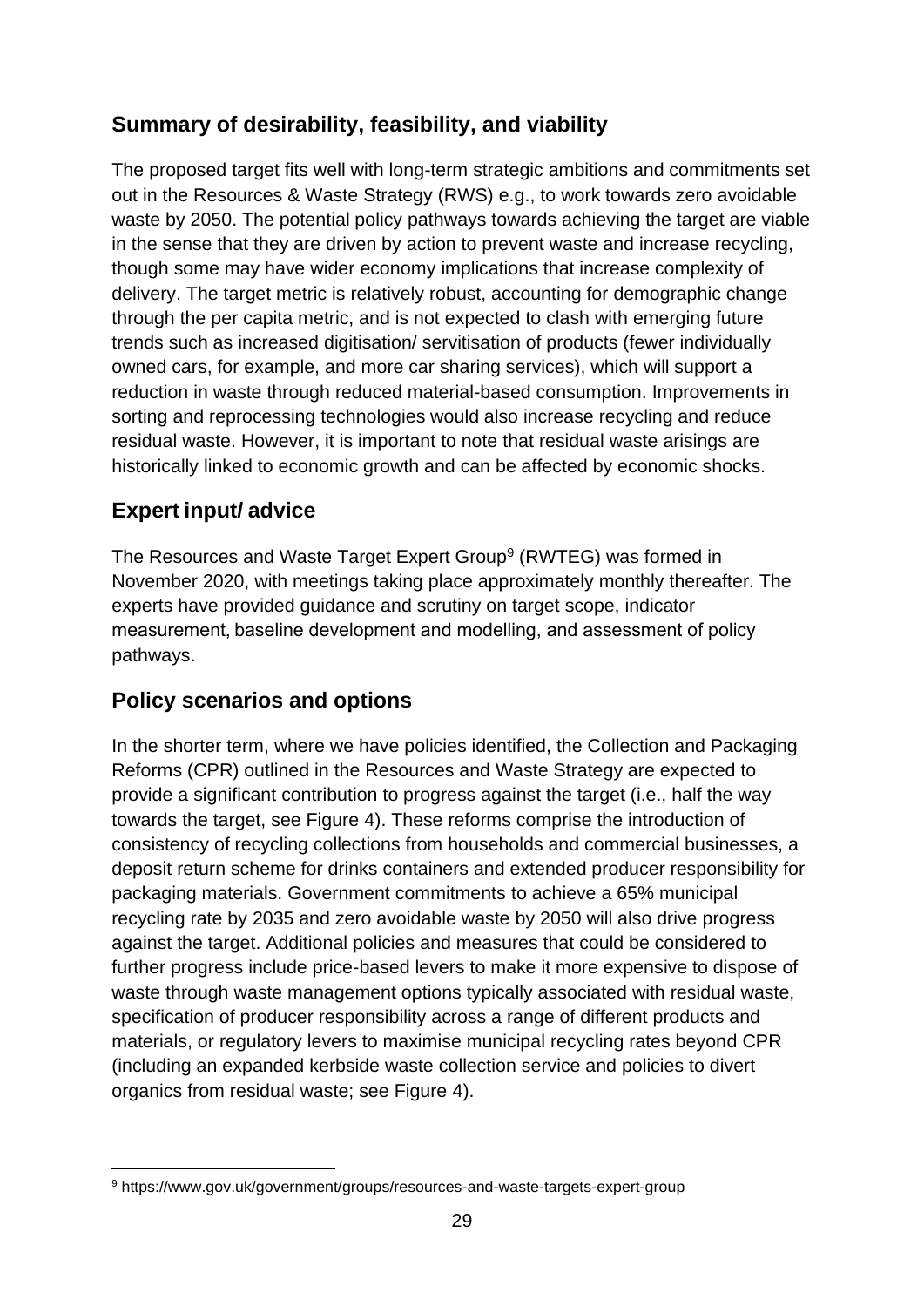The government believes it is important that local authorities continue to support comprehensive and frequent rubbish and recycling collections to households. The government's consistent collection proposals have included consulting on expanding food waste collections, supporting garden waste collections, and introducing a minimum collective frequency for residual waste. Such reforms would help ensure households continue to have access to a comprehensive and frequent service, whilst improving environmental outcomes.





### **How they offer value for money**

Residual waste monitoring data has been reported at the end-point of waste management under existing frameworks for over 20 years and will be captured within existing plans for data improvements via Smart Waste Tracking. Beyond CPR, costs and benefits will depend on the future policies implemented, as discussed further within the Impact Assessment. The illustrative future policy pathway, which shows one way the target could potentially be met, has a benefit-cost ratio of 1.79:1.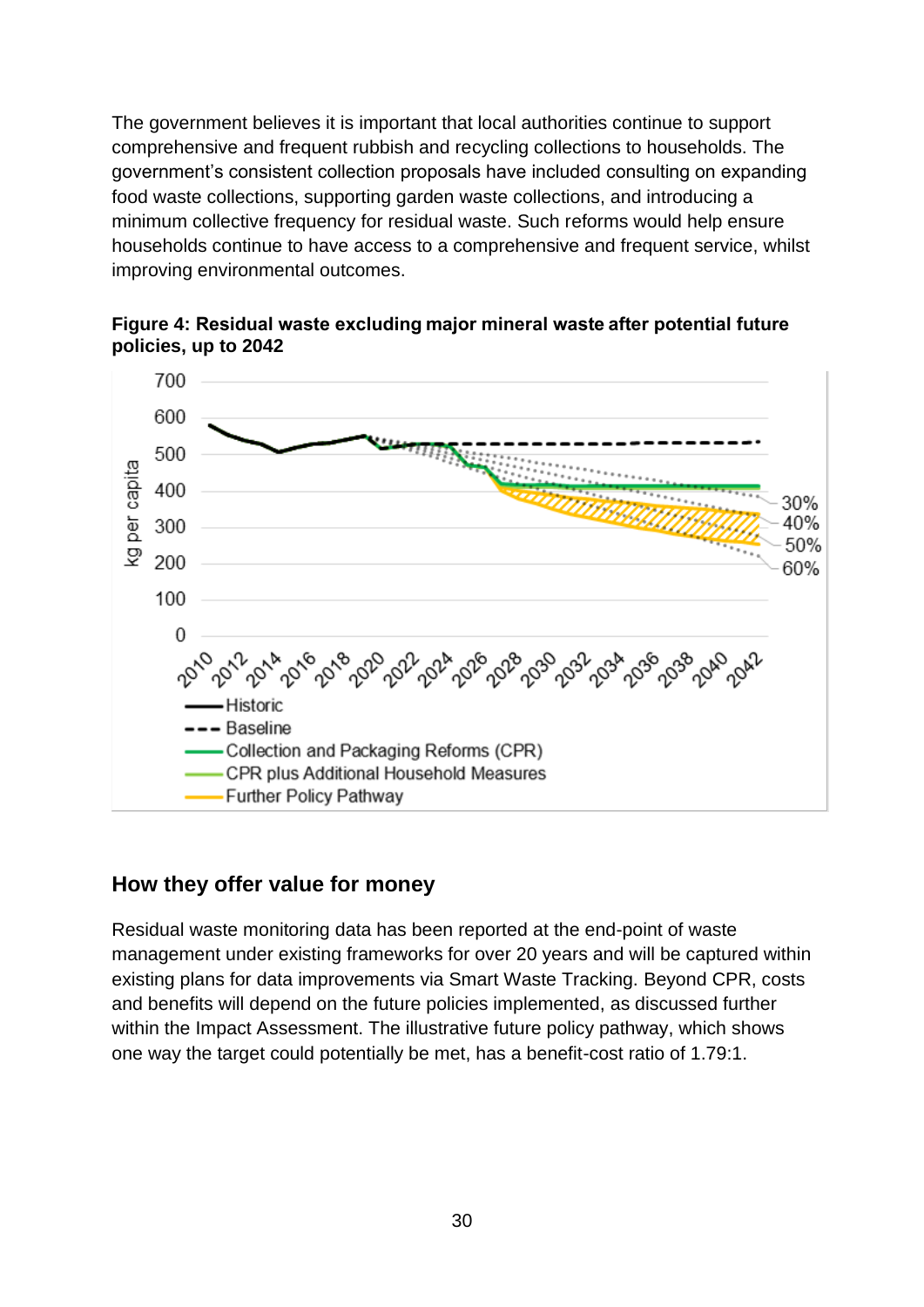## **Where the systems interactions exist**

There are potential trade-offs and synergies with several policy areas including air quality, water quality, and terrestrial and marine biodiversity, as well as synergies with net zero and soil health, amongst others.

## **How they are resilient to change and will last the test of time and potential future opportunities and risks**

The proposed target is resilient to change. Key threats identified include population change, economic growth, and shifting baseline syndrome, in which positive behavioural or societal change doesn't occur because society as a whole becomes habituated to the environment as-is, for example, increased littering or fly-tipping. Population change is accounted for by the *per capita* metric, policy interventions could drive an absolute decoupling of waste arisings from economic growth, and attitudes and behaviours could be addressed by potential policy levers such as information and media campaigns.

### **Alternative targets discussed but not progressed and rationale**

An additional target discussed but not progressed was 'Resource productivity', measured in terms of GDP divided by Raw Material Consumption. Due to the large sectoral coverage, cross-government remit and complexity in calculating the target itself, it was decided not to set a target in October 2022, but still gather evidence on it to obtain views on how to best to develop it as a potential future target.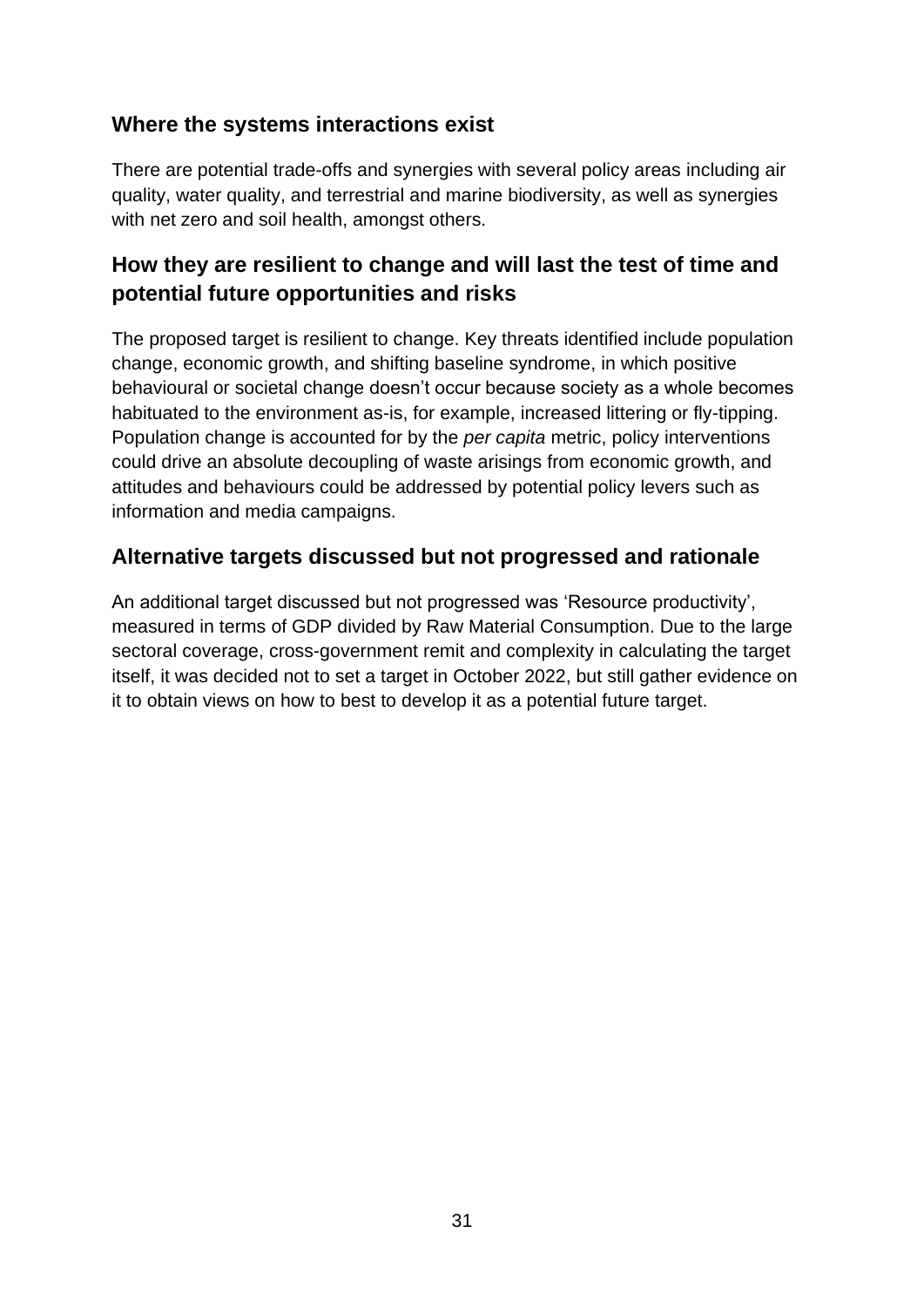#### **Figure 5: Overview of resource efficiency and waste reduction target development evidence process**

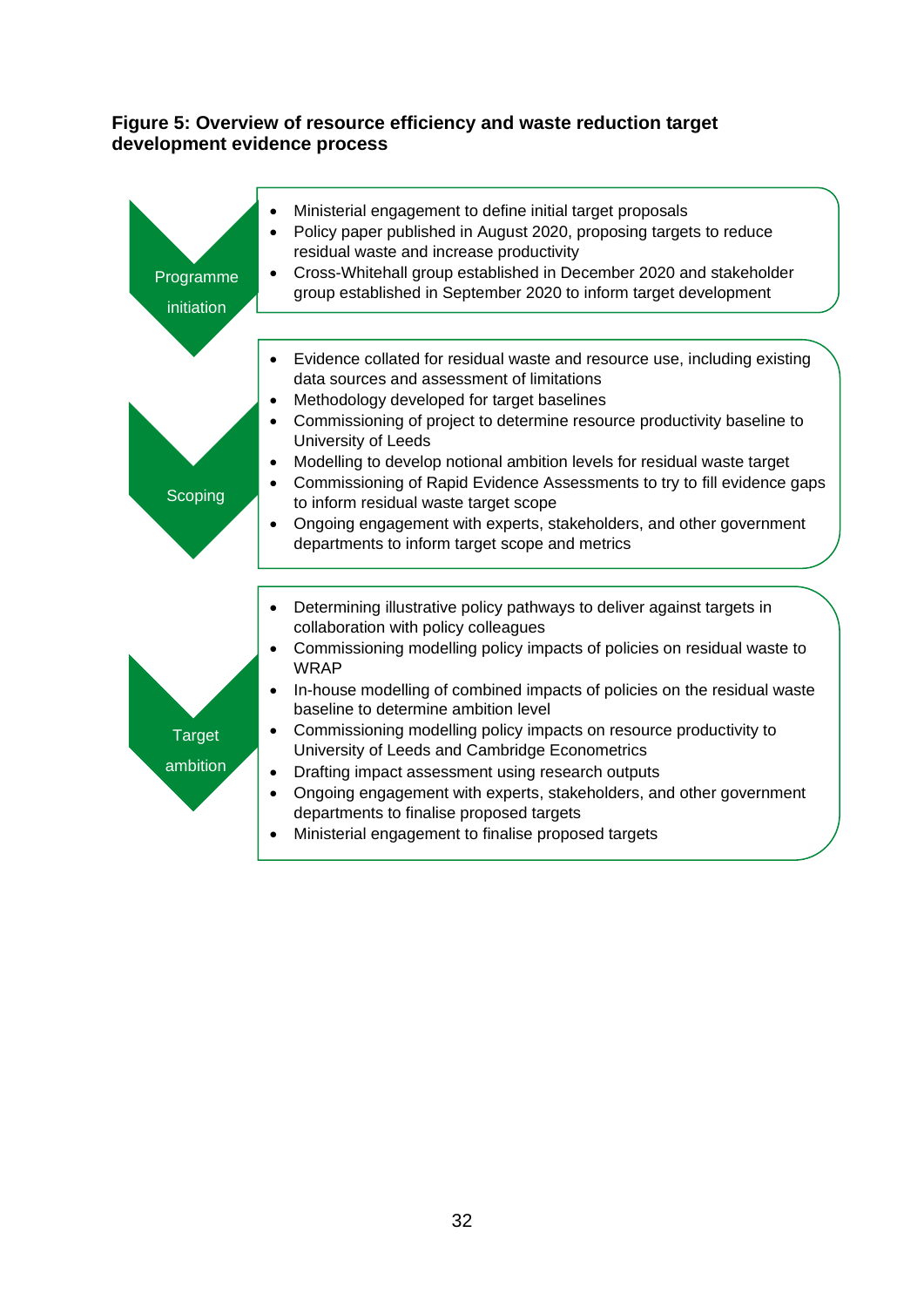# <span id="page-32-0"></span>**6. Water targets**

# **Abandoned metal mines target**

# **Target metrics and measurability, including information on target indicators and limitations**

We are proposing a target which is based on the length of rivers polluted by six substances: cadmium, nickel, lead, copper, zinc, arsenic (Cd, Ni, Pb, Cu, Zn, As) discharged from abandoned metal mines. Monitoring of river pollution is carried out through water sampling and lab analysis of metal concentrations, and the results are combined with geospatial data to calculate the lengths of rivers which are polluted (in kilometres). As responsible authority, the Environment Agency (EA) has determined where the observed pollution is caused by abandoned metal mines rather than other sources. The EA will continue to monitor metal concentrations in polluted rivers so that progress towards the target can be assessed after implementation of remedial measures.

# **Target ambition**

We propose an ambition of reducing by 50% the length of rivers and estuaries polluted by target substances (Cd, Ni, Pb, Cu, Zn, As) from abandoned metal mines by 2037. This equates to roughly 750km of rivers which will be improved.

# **Summary of desirability, feasibility, and viability**

The target is desirable as abandoned metal mines are the most significant source of metal pollution in the water environment, causing environmental harm and in some cases, threatening economic activity. This is also a government liability since the former mine operators cannot be held liable for water pollution from mines abandoned before 2000. Funding to remediate the abandoned metal mines is primarily from government, and the metal mines target is viable based on the funding through the 2021 spending review. The target is feasible as the technologies to achieve the target are known.

# **Expert input/ advice**

We set up a Water Expert Advisory Group (WEAG) consisting of independent academic and industry experts to advise and help us in development of the targets. The WEAG have met to have focussed discussions on each target including on our suggested metric or indicator and our approach to the cost benefit analysis for each target.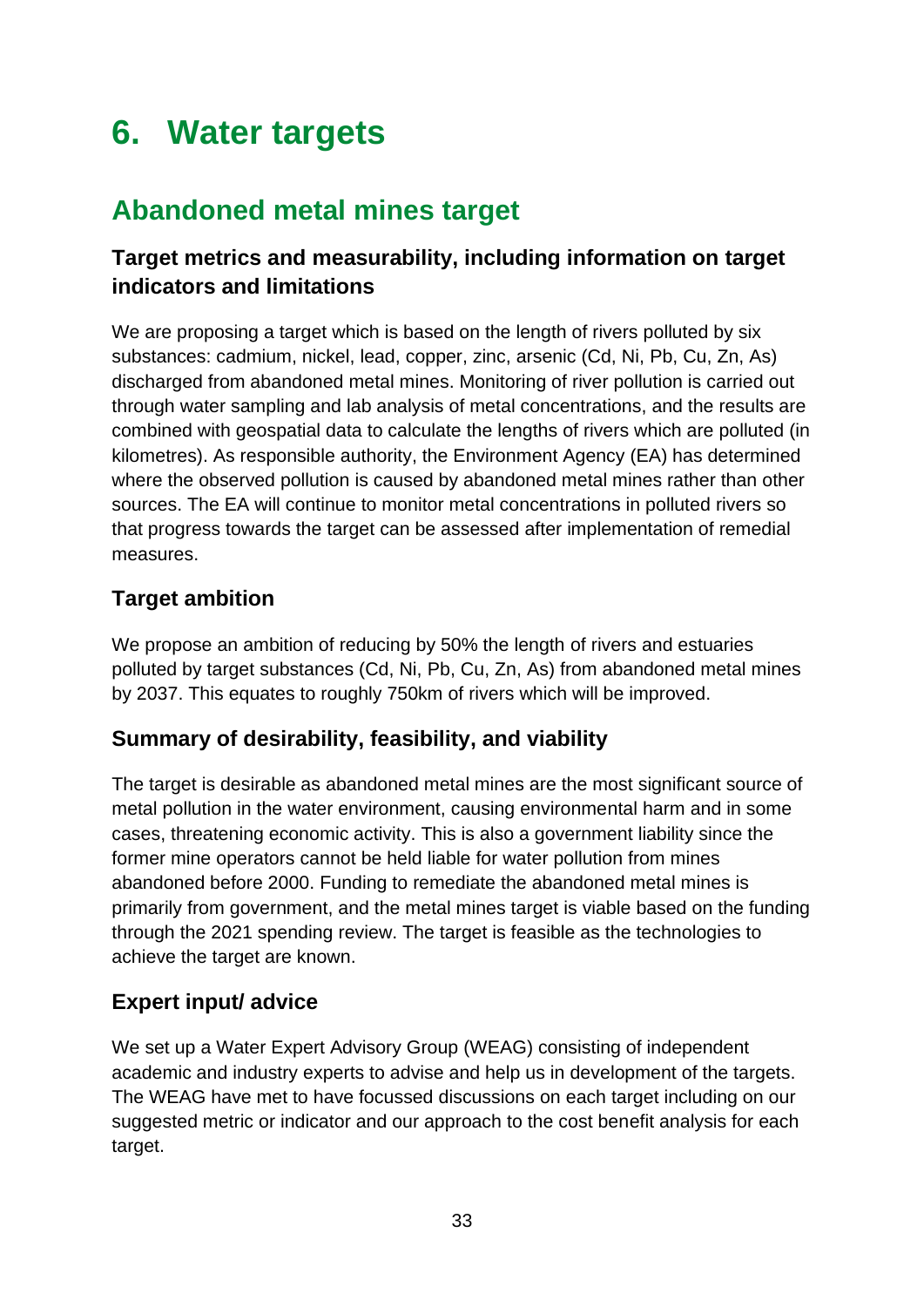# **Policy scenarios and options**

The existing Water and Abandoned Metal Mines (WAMM) Programme would be the primary mechanism to achieve the target. This is a partnership between Defra, the EA, and the Coal Authority. A robust governance system defines the roles and responsibilities, funding principles and prioritisation criteria for including projects in the WAMM programme. If the target is adopted, these would be updated to reflect this. The existing modest programme of interventions would be significantly accelerated by implementing the target, delivering a step-change in environmental and economic benefits. The target would lead to the construction of mine water treatment schemes and other remedial interventions which directly limit the inputs of metals that pollute rivers.

### **How they offer value for money**

This target has been assessed to be cost-beneficial. The main source of funding would be through government spending decisions, used to fund existing and new projects.

## **Where the systems interactions exist**

Healthy water bodies are an essential ecosystem for thriving biodiversity. Metal pollution can cause severe harm to fish and river flies, impacting biodiversity and the resilience of aquatic ecosystems.

Elevated metal concentrations in mine wastes and soils enable priority habitats such as metal tolerant calaminarian plants to flourish, but these contaminated soils also contribute to metal pollution in rivers. Some remedial interventions include planting calaminarian vegetation which limits the mobilisation of metals, increases biodiversity, and captures carbon in soils.

Rivers act as conduits for plastics as well as nutrients, sediments, and a wide range of other persistent and emerging contaminants to coastal waters and the ocean. Up to half the metals entering rivers are discharged by abandoned mines and so by taking action to achieve the abandoned metal mines target, we will reduce pollutant loads flowing into marine waters and accumulating in estuarine and marine sediments. In some estuaries, significant economic activity (fisheries and shipping) is threatened due to difficulties in managing metal-contaminated sediments and so this target supports the levelling up agenda.

Taking action to address pollution from abandoned metal mines will have positive benefits for the local aquatic ecology and support the delivery of biodiversity targets. In addition to water quality benefits, many interventions include carbon sequestration in soils, enhance priority plant habitats and tree planting, delivering wider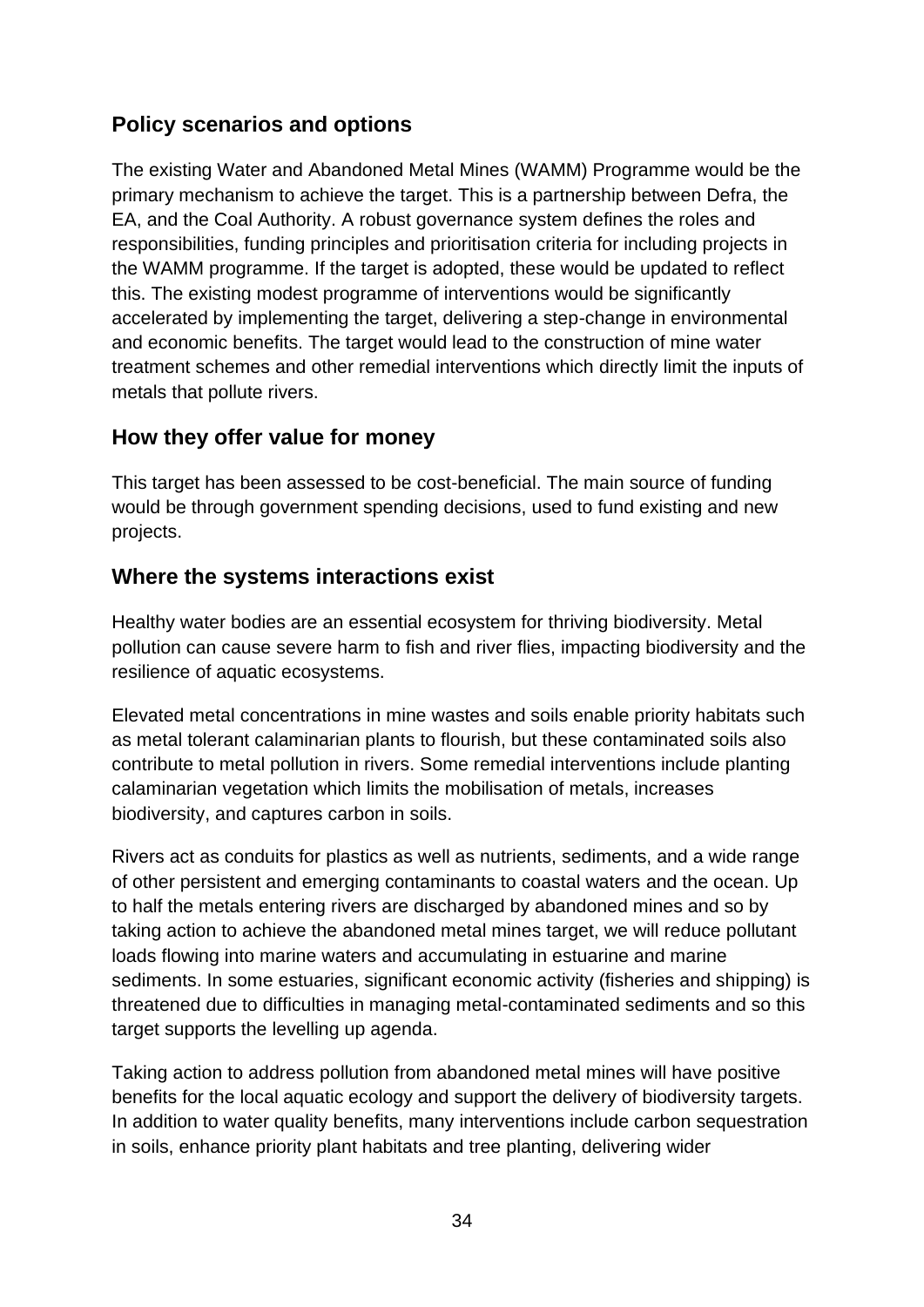environmental benefits with nature-based solutions. It could also have positive downstream effects on marine ecology.

# **How they are resilient to change and will last the test of time and potential future opportunities and risks**

The current WAMM programme already has robust governance, with sites in operation from 2014 that have improved ~100km of rivers and prevents 140 tonnes of the target substances entering rivers each year. Future implementation would be periodically reviewed, allowing future opportunities (e.g., technology improvements) to be incorporated, as well as alterations in response to emerging risks (e.g., climate change effects).

# **Nutrient target: from agriculture**

# **Target metrics and measurability, including information on target indicators and limitations**

We will assess progress against this target through modelling (with input variables of land use and livestock data, farm nutrient management practices and uptake of regulatory and voluntary land management measures to reduce nutrient and sediment loss) which will then be verified by targeted water quality monitoring to measure the agricultural load of nitrogen, phosphorus, and sediment to rivers.

# **Target ambition**

The proposed target is to reduce the loads of nitrogen, phosphorus, and sediment pollution from agriculture to the water environment by 40% by 2037. Modelling undertaken for us by ADAS in 2019<sup>10</sup> suggested that between 25 and 30% reductions in nitrate and phosphorus pollution were possible through 85% minimum uptake of a range of mitigation measures in the FARMSCOPER model coupled with some targeted land use changes that converted some potentially higher risk land areas (e.g., slopes adjacent to watercourses) to lower risk uses. The 40% ambition will be achieved by going further, for example through further targeted habitat creation, coupled with developments in agri-technology.

# **Summary of desirability, feasibility, and viability**

This target is desirable as pollution from agriculture and rural areas is responsible for approximately 40% of Reasons for Not Achieving Good Status (RNAG) failures

<sup>10</sup>http://randd.defra.gov.uk/Default.aspx?Menu=Menu&Module=More&Location=None&ProjectID=200 01&FromSearch=Y&Publisher=1&SearchText=WT1594&SortString=ProjectCode&SortOrder=Asc&Pa ging=10#Description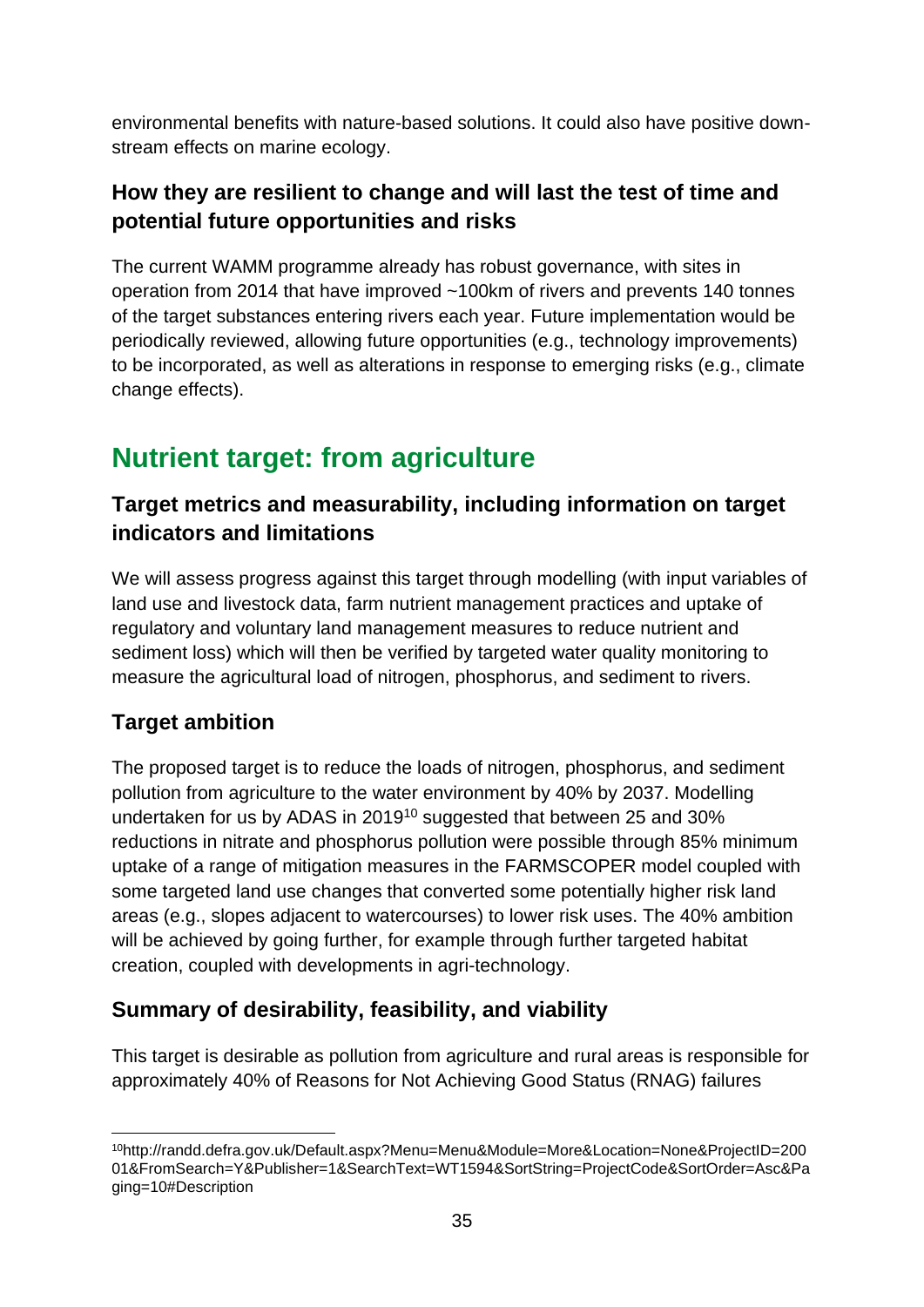under the Water Environment Regulations<sup>11</sup>. The inclusion of sediments alongside nitrogen and phosphorus is important as it is a widespread source and conveyor of pollutants.

# **Expert input/ advice**

We set up a Water Expert Advisory Group (WEAG) consisting of independent academic and industry experts to advise and help us in development of the targets. The WEAG have had focussed discussions on each target including on our suggested metric or indicator and our approach to the cost benefit analysis for each target.

# **Policy scenarios and options**

Delivering the target will use and build on existing policies and initiatives. Defra's policy approach for tackling water pollution from agriculture relies on a mix of regulatory, advice and incentive-based actions. Alongside this, a number of industry initiatives, often working in partnership with government schemes, support farmers and others to reduce water pollution.

Existing regulations are a combination of: baseline regulations that apply to all farms (e.g. The Reduction and Prevention of Agricultural Diffuse Pollution (England) Regulations 2018, known as the Farming Rules for Water); spatially targeted regulation (e.g. Nitrates Action Programme); and sector targeted (e.g. The Water Resources (Control of Pollution) (Silage, Slurry and Agricultural Fuel Oil) (England) Regulations 2010). Improving compliance with these regulations will be needed to achieve our targets, through clear advice, monitoring and enforcement.

The Catchment Sensitive Farming Partnership between Natural England and the EA delivers targeted advice and help to farmers to apply to Countrywide Stewardship and scheme applications to implement better practices. Since 2006, CSF has worked with around 20,000 farms and helped farmers achieve reductions in agricultural pollutants - with nitrogen levels down by 4%, phosphorus levels down by 8% and a 12.3% reduction in sediment.

We are currently rolling out our new environmental land management schemes (including the Sustainable Farming Incentive, Local Nature Recovery and Landscape Recovery), which will support the delivery of this target by rewarding farmers for actions to help sustainably manage their nutrients and create new habitat. Schemes will be open to all and will be kept flexible so that farmers can choose the actions that will best deliver environmental benefits on their land.

<sup>11</sup> The Water Framework Directive was transposed into domestic legislation under The Water Environment (Water Framework Directive) (England and Wales) Regulations 2017, referred to in this document as the Water Environment Regulations. Available at: [https://www.legislation.gov.uk/uksi/2017/407/contents/made.](https://www.legislation.gov.uk/uksi/2017/407/contents/made)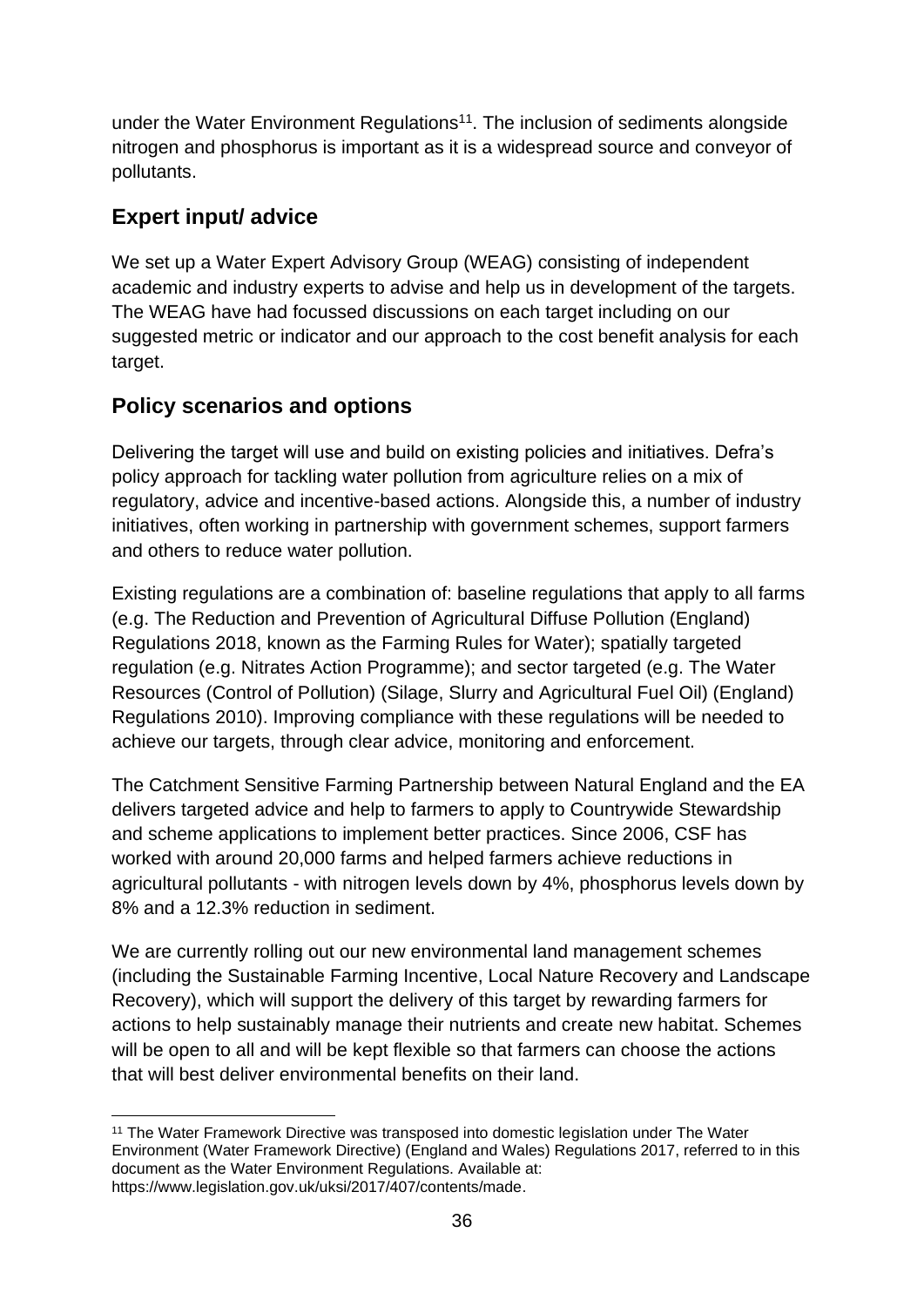## **How they offer value for money**

Grants and incentives through the three new environmental land management schemes [\(Sustainable Farming Incentive,](https://www.gov.uk/government/publications/sustainable-farming-incentive-how-the-scheme-will-work-in-2022/sustainable-farming-incentive-how-the-scheme-will-work-in-2022) [Local Nature Recovery](https://www.gov.uk/government/publications/local-nature-recovery-more-information-on-how-the-scheme-will-work) and [Landscape](https://www.gov.uk/government/publications/landscape-recovery-more-information-on-how-the-scheme-will-work)  [Recovery\)](https://www.gov.uk/government/publications/landscape-recovery-more-information-on-how-the-scheme-will-work) will provide financial support for habitat creation and pollution mitigation measures. The target should drive improved nutrient use efficiency and a focus on a circular nutrient economy which will help reduce input costs and encourage uptake of cost-effective solutions such as better utilisation of manures and less reliance on artificial fertilisers.

The environmental benefits arise from the reduction of pollutant emissions to water, and therefore the improvement to water quality, as well as wider environmental benefits to soil health, biodiversity and air quality from the establishment of new habitats and improved connectivity between them. The benefits of the environmental improvements outweigh the costs, and this increases over time, as described in the impact assessment for these targets.

### **Where the systems interactions exist:**

Rivers act as conduits for plastics as well as nutrients, sediments, and a wide range of other persistent and emerging contaminants to coastal waters and the ocean. By taking action to achieve our water targets and reduce the presence of pollutants in inland waters, we will reduce pollutant loads flowing into marine waters.

Healthy water bodies are an essential ecosystem for thriving biodiversity. The water targets will improve these habitats and play a vital role in progressing towards our ambitions for biodiversity. There are also opportunities to use methods for restoring water bodies that will provide benefits for nature and biodiversity through their implementation, such as by increasing the amount and connectivity of habitats.

There could also be significant co-benefits to both air quality and reducing greenhouse gas emissions from agriculture as increased nutrient use efficiency, reduced losses of nitrogen fertilisers and better slurry and manure management could all lead to reductions in ammonia and nitrous oxide emissions.

Many of the measures farmers can take to reduce nutrient pollution will also have significant positive impacts on soil health and may help store more carbon in agricultural soils.

# **How they are resilient to change and will last the test of time and potential future opportunities and risks**

There are a variety of different policies which could contribute to the delivery of the target, alongside improvements the industry itself is likely to make to practices that reduce pollution, such as by improving nutrient use efficiency and retaining soil and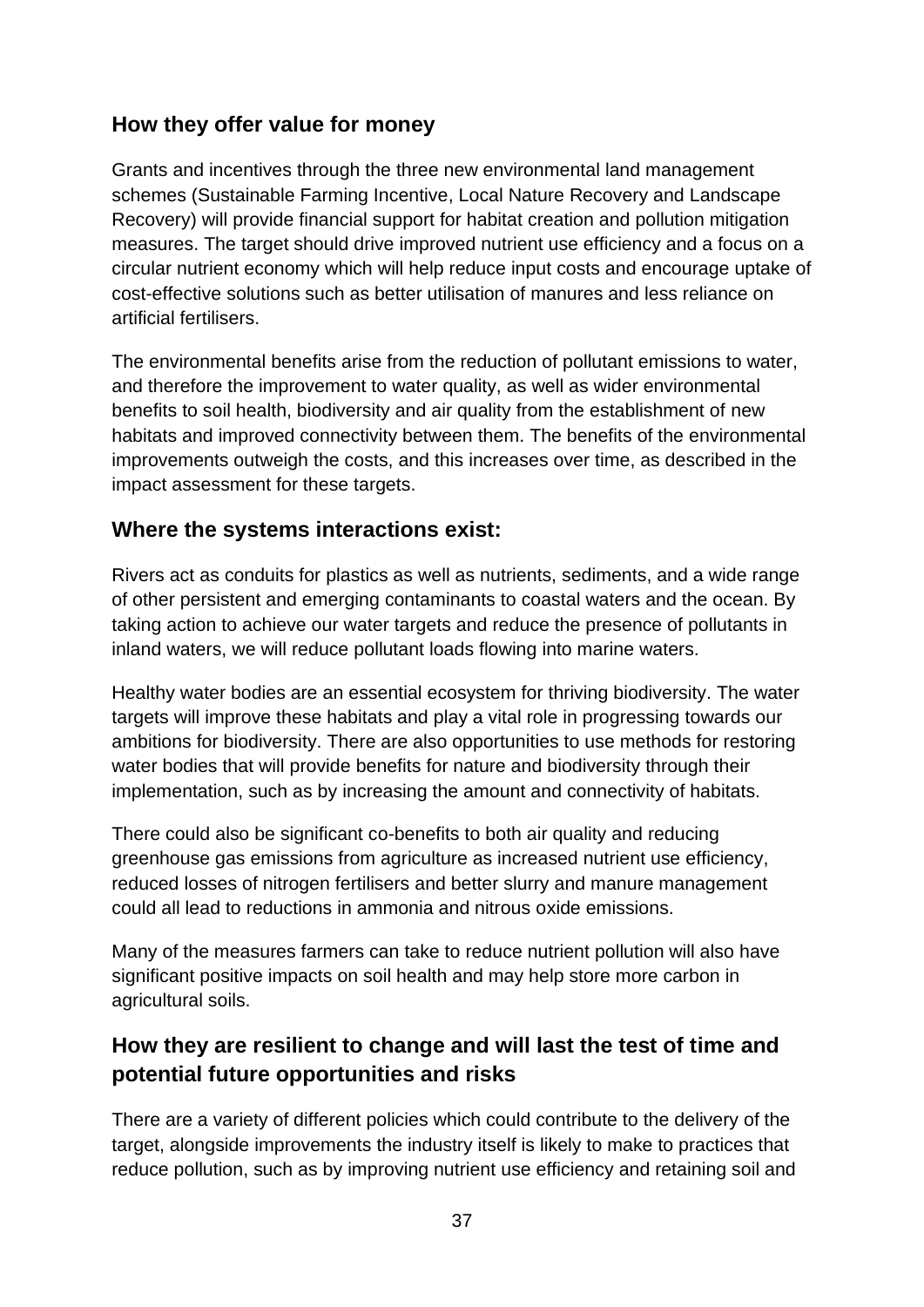water in fields. There are also a range of factors that will make delivering the target more challenging, including climate change and population growth.

It will be crucial to assess uptake of these initiatives over time to ensure progress and a focused effort on addressing nutrient and sediment pollution and respond to changes over time.

# **Nutrient target: from wastewater**

# **Target metrics and measurability, including information on target indicators and limitations**

We have proposed a target for a reduction in phosphorus loads from wastewater treatment. Progress against the target will be measured through industry reported data which will be published by the Environment Agency (EA). We will also be able to evaluate the combined impact of our agriculture and wastewater targets by monitoring the long-term trends in phosphorus and nitrogen concentrations in water bodies.

# **Target ambition**

The proposed phosphorus target sets an ambition of reducing phosphorus from water company wastewater treatment by 80% by 2037 against a 2020 baseline.

# **Summary of desirability, feasibility, and viability**

A phosphorus reduction target for the water industry is desirable as phosphorus is the most common reason a water body fails to achieve good status and the water industry is the biggest source of phosphorus pollution in the water environment, negatively impact the water environment (e.g. through eutrophication). The phosphorus target is deemed to be feasible and viable based on existing technologies and water companies' current planned phosphorus reduction programmes.

# **Expert input/ advice**

We set up a Water Expert Advisory Group (WEAG) consisting of independent academic and industry experts to advise and help us in development of the targets. The WEAG have met to have focussed discussions on each target including on our suggested metric or indicator and our approach to the cost benefit analysis for each target.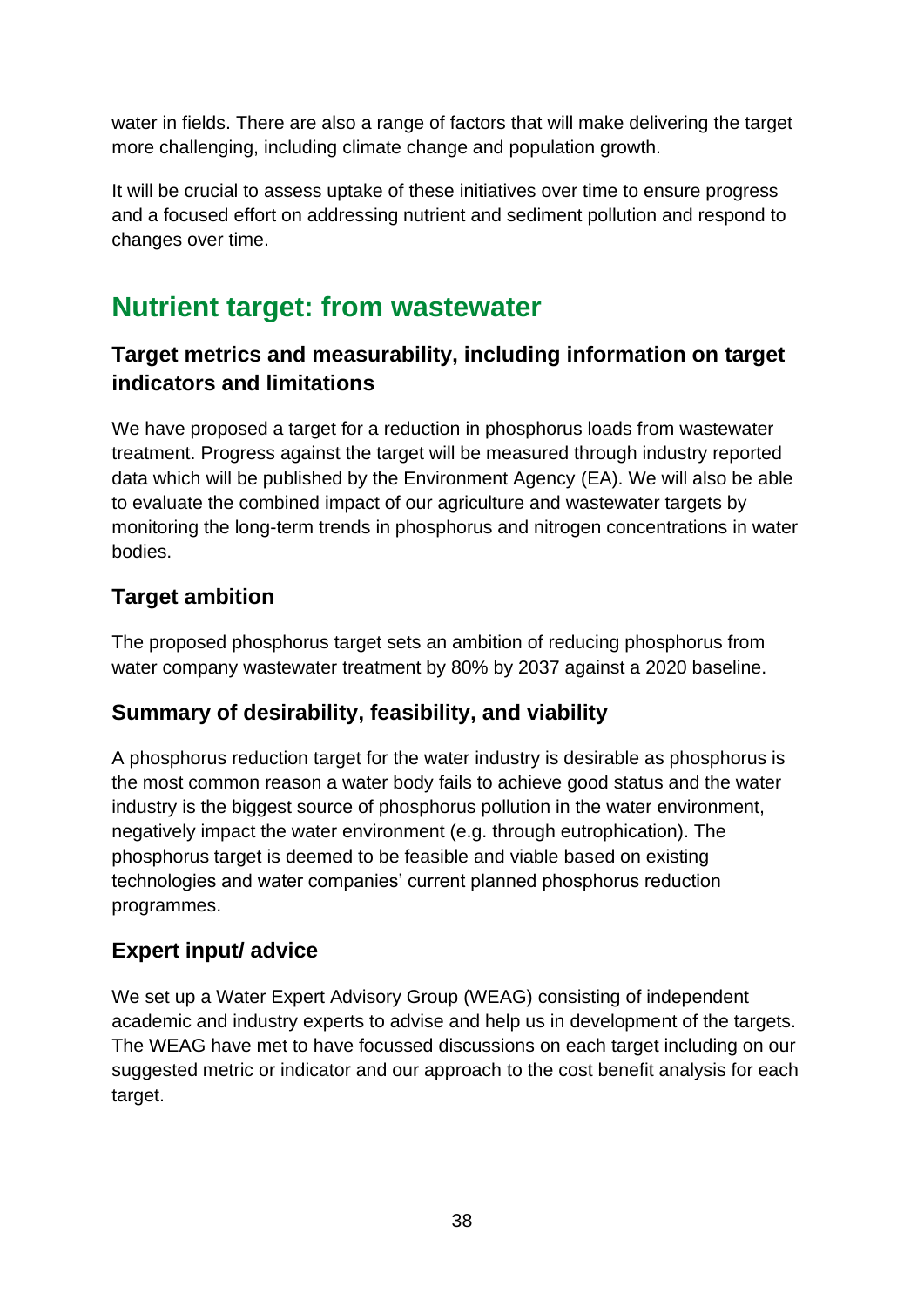# **Policy scenarios and options**

Water companies have committed to reducing phosphorus loads from wastewater treatment by 50% by 2027 against a 2020 baseline. We are creating a more ambitious, long-term target for water companies to reduce phosphorus by 80% by 2037. Beyond 2027, we are assuming that a number of wastewater treatment works serving a population greater than 2,000 will have phosphorus reduction to current Technically Acceptable Limit (TAL) of 0.25 mg/l. This is tightest limit that the EA currently permit at if they are not already at TAL. The EA will manage and monitor water company permits to enforce these phosphorus levels.

## **How they offer value for money**

The wastewater targets would largely be delivered through water company investment, funded through consumer bills. Through the five yearly price review process Ofwat ensures that investment is efficient and supported by customers. Initial estimates for the phosphorus target show it is cost-beneficial, however we will keep this under review as the delivery pathway is clarified.

## **Where the systems interactions exist**

Healthy water bodies are an essential ecosystem for thriving biodiversity. Treated wastewater is the largest source of phosphorus in the water environment. Reducing phosphorus from wastewater treatment will help to improve water quality and contribute to restoration of habitats affected by eutrophication, providing a link with the proposed wider habitats target. There are also opportunities to use methods for restoring water bodies that will provide additional benefits for nature and biodiversity through their implementation.

Rivers act as conduits for plastics as well as nutrients, sediments, and a wide range of other persistent and emerging contaminants to coastal waters and the ocean. By taking action to achieve our water targets and reduce the presence of pollutants in inland waters, we will reduce pollutant loads flowing into marine waters.

There are links between this target and our net zero goals. Reducing phosphorus concentrations further could increase the carbon intensity of certain wastewater treatment processes, and nature-based solutions may sequester carbon in wetlands but create new methane sources, so the overall impact is uncertain.

# **How they are resilient to change and will last the test of time and potential future opportunities and risks**

The phosphorus target level of ambition has accounted for population growth and future development. The target may drive innovation of new technologies for wastewater treatment, that enable phosphorus recovery. Currently these processes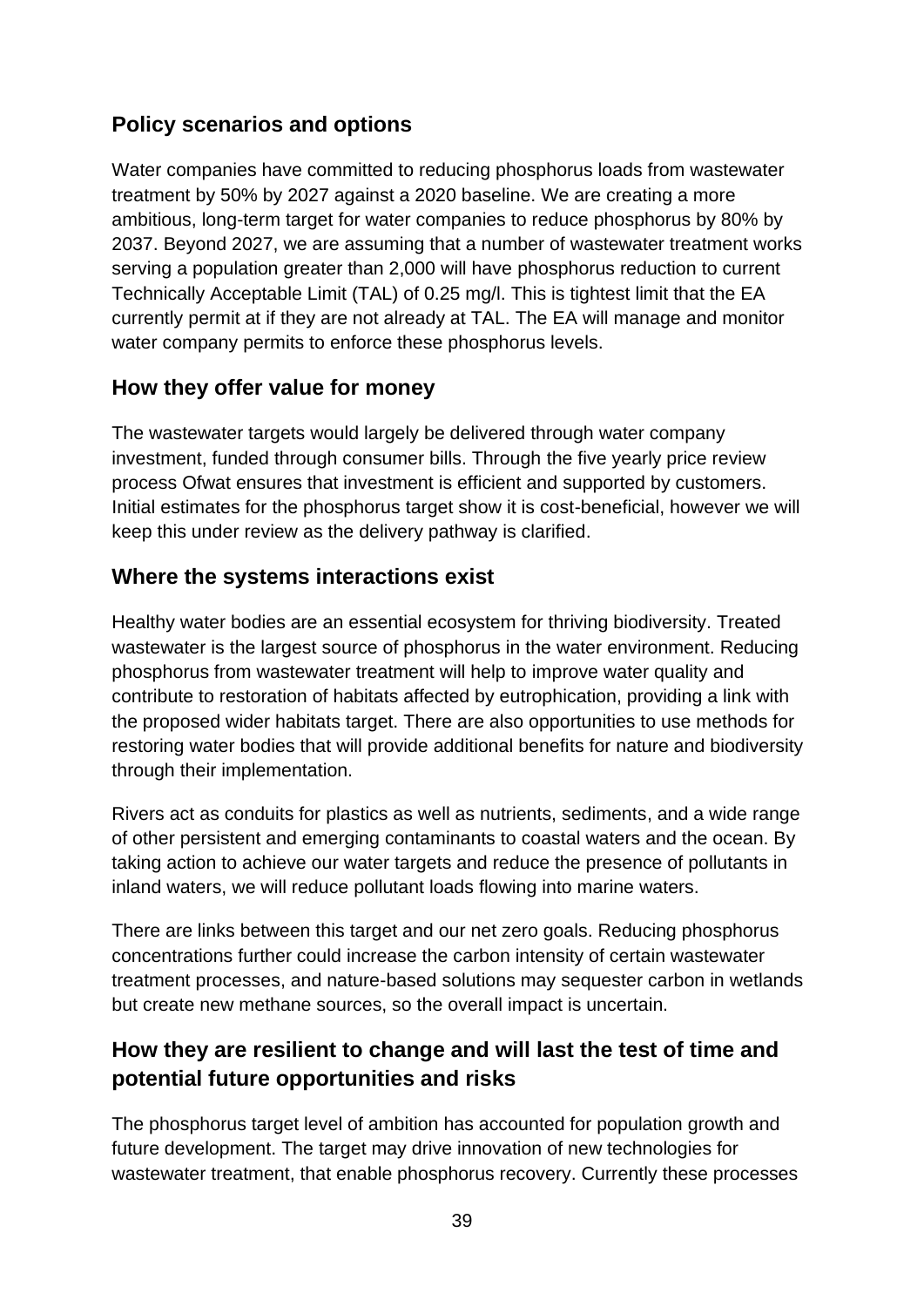are significantly more expensive than chemical treatment. There is a risk of increased carbon emissions from the wastewater treatment process as water companies have to increase the amount of treatment to remove phosphorus.

# **Water demand target**

# **Target metrics and measurability, including information on target indicators and limitations**

Progress against the water demand target will be measured through Distribution Input over population (DI/Pop). Distribution Input (DI) is an industry reported and published measure of the number of megalitres per day of water delivered into the public supply by water companies. This includes household and non-household consumption and all leakage.

We then divide the DI by population to measure input against the pressures of population change. This enables comparison between the progress over years to achieve a reduction in water demand and allows comparisons to be made regionally.

# **Target ambition**

We propose a target of reducing the distribution input/population in England by 20% against the 2019/2020 reporting round figures, by the reporting period 2037/38.

# **Summary of desirability, feasibility, and viability**

This target is desirable as sufficient surface and ground water in the environment is essential for protecting and improving biodiversity water quality and wetland habitat. We also need to ensure a sustainable and resilient supply of water in the face of climate change and population growth. It is feasible as government has committed to policies to reduce water demand and achieve this level of ambition in the Written Ministerial Statement on Reducing Demand for Water published in July 2021.

# **Expert input/ advice**

We set up a Water Expert Advisory Group (WEAG) consisting of independent academic and industry experts to advise and help us in development of the targets. The WEAG have met to have focussed discussions on each target including on our suggested metric or indicator and our approach to the cost benefit analysis for each target.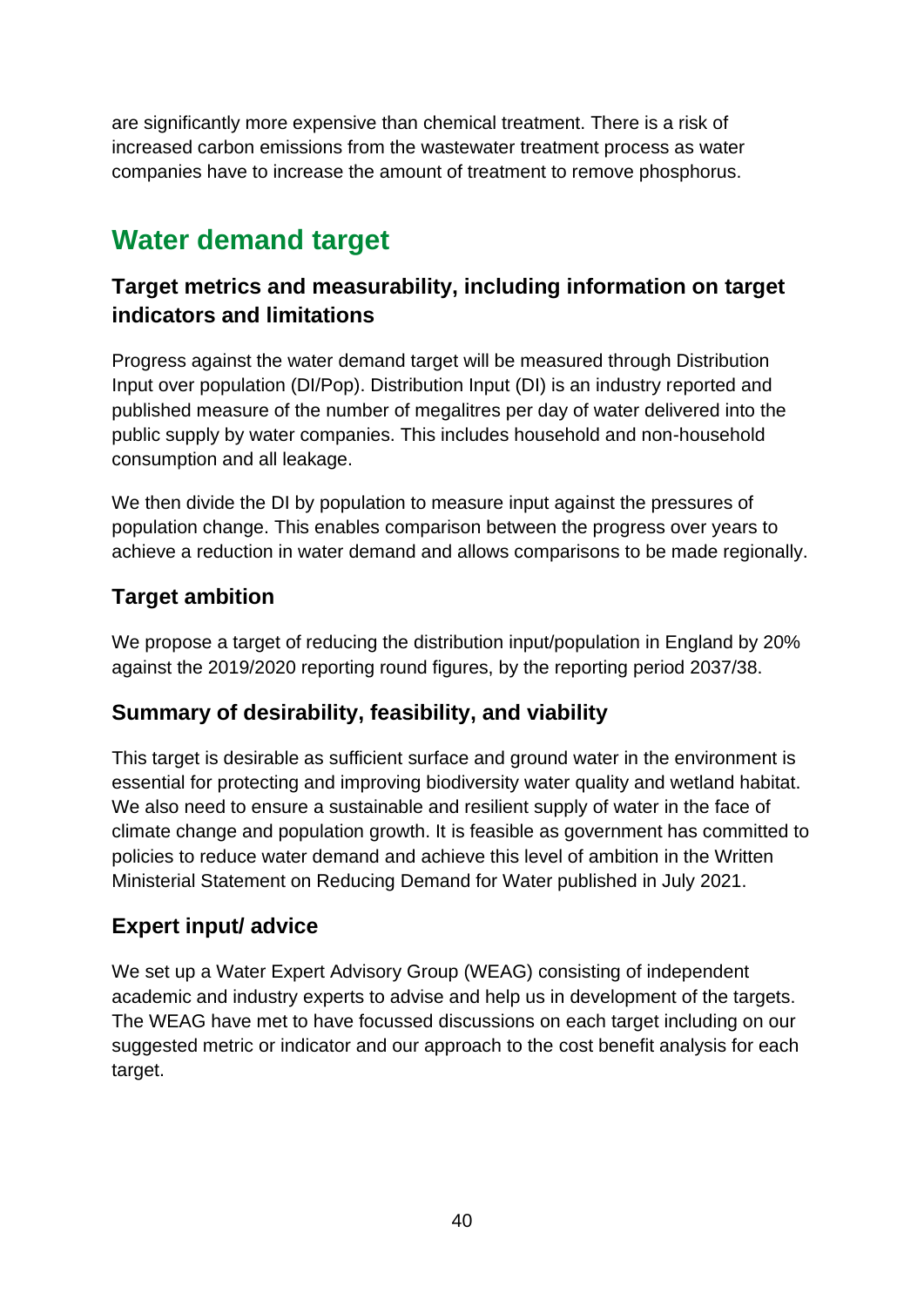# **Policy scenarios and options**

In July 2021 the government published the Written Ministerial Statement on Reducing Demand for Water. This includes the policies required to achieve the stated level of ambition for the water demand target. The policies include: water companies taking a consistent approach to leakage on customers' own pipes; introduction of a mandatory water efficiency label; more widespread adoption of the optional minimum building standard of 110 litres per person per day (l/p/d); a roadmap to greater water efficiency in new developments and retrofits. The target holds government to account for delivering the policies by 2037.

## **How they offer value for money**

The costs of actions to reduce leakage and consumption are modest compared to the avoided costs of the investments otherwise needed to supply projected increases in demand due to population growth, lifestyle trends and climate change. The proposed target involves additional commitments by including (in the DI/population measure) non-household consumption of public water supply. We have limited information at present about the cost of that to water companies or their nonhousehold customers, but we believe it is likely to be low and, in most cases, to involve customer bill savings through efficiency measures including energy costs.

### **Where the systems interactions exist**

Reducing water demand will help reduce greenhouse gas emissions, e.g. via reduced household energy usage (a significant proportion of which is used to heat water), reduced abstraction, treatment and pumping costs.

This target will also lead to improvements in national resilience to climate change, both societal and environmental. Reduced water demand will reduce the need for abstraction leading to more water remaining in the environment during dry conditions, and adoption of efficient household and non-household water practices will reduce the impact of future droughts.

# **How they are resilient to change and will last the test of time and potential future opportunities and risks**

The proposed metric of DI/pop will take into account population growth projections from the Office for National Statistics. Sustainable water consumption is essential for adapting to the impacts of climate change.